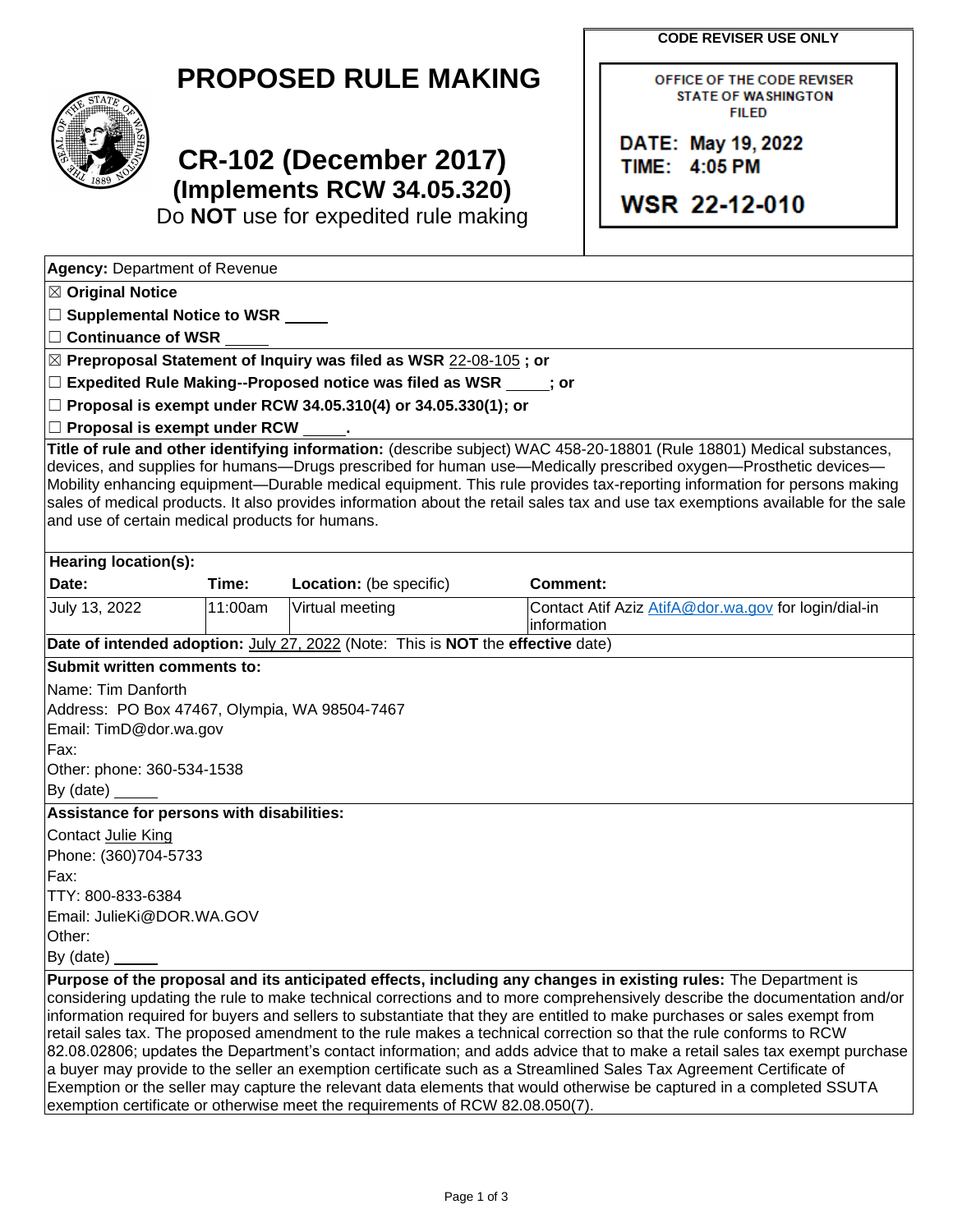|                                                                 |                                                                                | Reasons supporting proposal: Businesses making retail sales tax exempt sales or purchases will find that the updates to<br>the rule will assist them in substantiating retail sales tax exempt sales or purchases.                                                                                                                                                                                                                           |                                 |
|-----------------------------------------------------------------|--------------------------------------------------------------------------------|----------------------------------------------------------------------------------------------------------------------------------------------------------------------------------------------------------------------------------------------------------------------------------------------------------------------------------------------------------------------------------------------------------------------------------------------|---------------------------------|
|                                                                 | Statutory authority for adoption: RCW 82.32.300 and 82.01.060(2)               |                                                                                                                                                                                                                                                                                                                                                                                                                                              |                                 |
|                                                                 |                                                                                |                                                                                                                                                                                                                                                                                                                                                                                                                                              |                                 |
|                                                                 | 82.08.804; RCW 82.12.804; RCW 82.08.190; RCW 82.08.195.                        | Statute being implemented: RCW 82.04.050; RCW 82.08.020; RCW 82.08.050; RCW 82.08.02806; RCW 82.12.02748;<br>RCW 82.08.0283; RCW 82.08.0281; RCW 82.08.02795; RCW 82.12.02745; RCW 82.12.0275; RCW 82.08.935; RCW<br>82.12.935; RCW 82.08.940; RCW 82.12.940; RCW 82.08.925; RCW 82.12.925; RCW 82.08.0293; RCW 82.12.0277; RCW<br>18.36A.020; RCW 82.08.985; RCW 82.12.985; RCW 82.08.945; RCW 82.12.945; RCW 82.08.803; RCW 82.12.803; RCW |                                 |
| Is rule necessary because of a:                                 |                                                                                |                                                                                                                                                                                                                                                                                                                                                                                                                                              |                                 |
| Federal Law?                                                    |                                                                                |                                                                                                                                                                                                                                                                                                                                                                                                                                              | $\boxtimes$ No<br>Yes           |
|                                                                 | <b>Federal Court Decision?</b>                                                 |                                                                                                                                                                                                                                                                                                                                                                                                                                              | $\Box$ Yes<br>⊠ No              |
| <b>State Court Decision?</b>                                    |                                                                                |                                                                                                                                                                                                                                                                                                                                                                                                                                              | $\Box$ Yes<br>$\boxtimes$ No    |
| If yes, CITATION:                                               |                                                                                | Agency comments or recommendations, if any, as to statutory language, implementation, enforcement, and fiscal                                                                                                                                                                                                                                                                                                                                |                                 |
| matters: None                                                   |                                                                                |                                                                                                                                                                                                                                                                                                                                                                                                                                              |                                 |
|                                                                 | Name of proponent: (person or organization) Department of Revenue              |                                                                                                                                                                                                                                                                                                                                                                                                                                              | $\Box$ Private                  |
|                                                                 |                                                                                |                                                                                                                                                                                                                                                                                                                                                                                                                                              | $\Box$ Public<br>⊠ Governmental |
|                                                                 | Name of agency personnel responsible for:                                      |                                                                                                                                                                                                                                                                                                                                                                                                                                              |                                 |
|                                                                 | Name                                                                           | <b>Office Location</b>                                                                                                                                                                                                                                                                                                                                                                                                                       | Phone                           |
| Drafting:                                                       | <b>Tim Danforth</b>                                                            | 6400 Linderson Way SW, Tumwater, WA                                                                                                                                                                                                                                                                                                                                                                                                          | $(360)$ 534-1538                |
| Implementation:                                                 | John Ryser                                                                     | 6400 Linderson Way SW, Tumwater, WA                                                                                                                                                                                                                                                                                                                                                                                                          | $(360)$ 534-1605                |
| Enforcement:                                                    | John Ryser                                                                     | 6400 Linderson Way SW, Tumwater, WA                                                                                                                                                                                                                                                                                                                                                                                                          | $(360) 534 - 1605$              |
| If yes, insert statement here:                                  |                                                                                | Is a school district fiscal impact statement required under RCW 28A.305.135?                                                                                                                                                                                                                                                                                                                                                                 | Yes<br>$\boxtimes$ No           |
| Name:<br>Address:<br>Phone:<br>Fax:<br>TTY:<br>Email:<br>Other: |                                                                                | The public may obtain a copy of the school district fiscal impact statement by contacting:                                                                                                                                                                                                                                                                                                                                                   |                                 |
|                                                                 | Is a cost-benefit analysis required under RCW 34.05.328?                       |                                                                                                                                                                                                                                                                                                                                                                                                                                              |                                 |
|                                                                 | $\Box$ Yes: A preliminary cost-benefit analysis may be obtained by contacting: |                                                                                                                                                                                                                                                                                                                                                                                                                                              |                                 |
| Name:                                                           |                                                                                |                                                                                                                                                                                                                                                                                                                                                                                                                                              |                                 |
| Address:<br>Phone:                                              |                                                                                |                                                                                                                                                                                                                                                                                                                                                                                                                                              |                                 |
| Fax:                                                            |                                                                                |                                                                                                                                                                                                                                                                                                                                                                                                                                              |                                 |
| TTY:                                                            |                                                                                |                                                                                                                                                                                                                                                                                                                                                                                                                                              |                                 |
| Email:                                                          |                                                                                |                                                                                                                                                                                                                                                                                                                                                                                                                                              |                                 |
| Other:                                                          |                                                                                |                                                                                                                                                                                                                                                                                                                                                                                                                                              |                                 |
| No:<br>⊠                                                        |                                                                                | Please explain: This rule is not a significant legislative rule as defined by RCW 34.05.328.                                                                                                                                                                                                                                                                                                                                                 |                                 |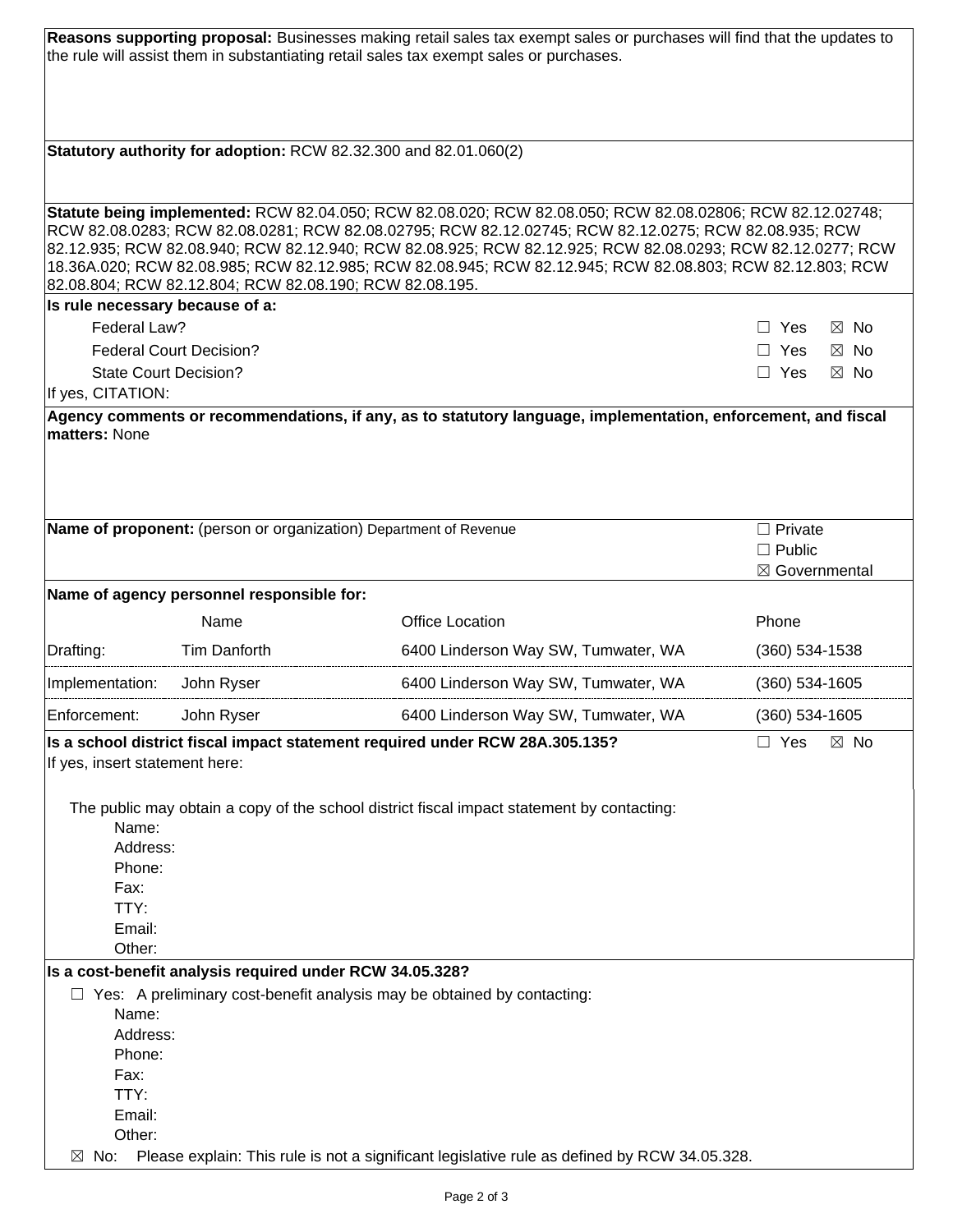|                                                                                                                                                                                                                                                                                                                                                                                                                                                                                                | Regulatory Fairness Act Cost Considerations for a Small Business Economic Impact Statement:                     |            |                                                                                                                                                                                                                                                                                                                                                                                                                                                                                                                    |  |
|------------------------------------------------------------------------------------------------------------------------------------------------------------------------------------------------------------------------------------------------------------------------------------------------------------------------------------------------------------------------------------------------------------------------------------------------------------------------------------------------|-----------------------------------------------------------------------------------------------------------------|------------|--------------------------------------------------------------------------------------------------------------------------------------------------------------------------------------------------------------------------------------------------------------------------------------------------------------------------------------------------------------------------------------------------------------------------------------------------------------------------------------------------------------------|--|
|                                                                                                                                                                                                                                                                                                                                                                                                                                                                                                | chapter 19.85 RCW). Please check the box for any applicable exemption(s):                                       |            | This rule proposal, or portions of the proposal, may be exempt from requirements of the Regulatory Fairness Act (see                                                                                                                                                                                                                                                                                                                                                                                               |  |
| adopted.                                                                                                                                                                                                                                                                                                                                                                                                                                                                                       | Citation and description:                                                                                       |            | $\Box$ This rule proposal, or portions of the proposal, is exempt under RCW 19.85.061 because this rule making is being<br>adopted solely to conform and/or comply with federal statute or regulations. Please cite the specific federal statute or<br>regulation this rule is being adopted to conform or comply with, and describe the consequences to the state if the rule is not<br>$\Box$ This rule proposal, or portions of the proposal, is exempt because the agency has completed the pilot rule process |  |
|                                                                                                                                                                                                                                                                                                                                                                                                                                                                                                | defined by RCW 34.05.313 before filing the notice of this proposed rule.                                        |            |                                                                                                                                                                                                                                                                                                                                                                                                                                                                                                                    |  |
| $\Box$                                                                                                                                                                                                                                                                                                                                                                                                                                                                                         | adopted by a referendum.                                                                                        |            | This rule proposal, or portions of the proposal, is exempt under the provisions of RCW 15.65.570(2) because it was                                                                                                                                                                                                                                                                                                                                                                                                 |  |
|                                                                                                                                                                                                                                                                                                                                                                                                                                                                                                | $\Box$ This rule proposal, or portions of the proposal, is exempt under RCW 19.85.025(3). Check all that apply: |            |                                                                                                                                                                                                                                                                                                                                                                                                                                                                                                                    |  |
| $\Box$                                                                                                                                                                                                                                                                                                                                                                                                                                                                                         | RCW 34.05.310 (4)(b)                                                                                            | $\Box$     | RCW 34.05.310 (4)(e)                                                                                                                                                                                                                                                                                                                                                                                                                                                                                               |  |
|                                                                                                                                                                                                                                                                                                                                                                                                                                                                                                | (Internal government operations)                                                                                |            | (Dictated by statute)                                                                                                                                                                                                                                                                                                                                                                                                                                                                                              |  |
| П                                                                                                                                                                                                                                                                                                                                                                                                                                                                                              | RCW 34.05.310 (4)(c)                                                                                            | П          | RCW 34.05.310 (4)(f)                                                                                                                                                                                                                                                                                                                                                                                                                                                                                               |  |
|                                                                                                                                                                                                                                                                                                                                                                                                                                                                                                | (Incorporation by reference)                                                                                    |            | (Set or adjust fees)                                                                                                                                                                                                                                                                                                                                                                                                                                                                                               |  |
| $\Box$                                                                                                                                                                                                                                                                                                                                                                                                                                                                                         | RCW 34.05.310 (4)(d)                                                                                            | $\Box$     | RCW 34.05.310 (4)(g)                                                                                                                                                                                                                                                                                                                                                                                                                                                                                               |  |
|                                                                                                                                                                                                                                                                                                                                                                                                                                                                                                | (Correct or clarify language)                                                                                   |            | (i) Relating to agency hearings; or (ii) process                                                                                                                                                                                                                                                                                                                                                                                                                                                                   |  |
|                                                                                                                                                                                                                                                                                                                                                                                                                                                                                                |                                                                                                                 |            | requirements for applying to an agency for a license<br>or permit)                                                                                                                                                                                                                                                                                                                                                                                                                                                 |  |
|                                                                                                                                                                                                                                                                                                                                                                                                                                                                                                | $\Box$ This rule proposal, or portions of the proposal, is exempt under RCW $\_\_\_\_\.\$                       |            |                                                                                                                                                                                                                                                                                                                                                                                                                                                                                                                    |  |
|                                                                                                                                                                                                                                                                                                                                                                                                                                                                                                | Explanation of exemptions, if necessary:                                                                        |            |                                                                                                                                                                                                                                                                                                                                                                                                                                                                                                                    |  |
|                                                                                                                                                                                                                                                                                                                                                                                                                                                                                                |                                                                                                                 |            |                                                                                                                                                                                                                                                                                                                                                                                                                                                                                                                    |  |
|                                                                                                                                                                                                                                                                                                                                                                                                                                                                                                |                                                                                                                 |            | <b>COMPLETE THIS SECTION ONLY IF NO EXEMPTION APPLIES</b>                                                                                                                                                                                                                                                                                                                                                                                                                                                          |  |
|                                                                                                                                                                                                                                                                                                                                                                                                                                                                                                |                                                                                                                 |            | If the proposed rule is not exempt, does it impose more-than-minor costs (as defined by RCW 19.85.020(2)) on businesses?                                                                                                                                                                                                                                                                                                                                                                                           |  |
| Briefly summarize the agency's analysis showing how costs were calculated. The proposed rule<br>$\boxtimes$ No<br>does not impose more than minor costs on businesses as it does not impose any new fees, filing requirements, or<br>recordkeeping requirements not already established by statute.<br>$\Box$ Yes Calculations show the rule proposal likely imposes more-than-minor cost to businesses, and a small business<br>economic impact statement is required. Insert statement here: |                                                                                                                 |            |                                                                                                                                                                                                                                                                                                                                                                                                                                                                                                                    |  |
| The public may obtain a copy of the small business economic impact statement or the detailed cost calculations by<br>contacting:                                                                                                                                                                                                                                                                                                                                                               |                                                                                                                 |            |                                                                                                                                                                                                                                                                                                                                                                                                                                                                                                                    |  |
|                                                                                                                                                                                                                                                                                                                                                                                                                                                                                                | Name:<br>Address:<br>Phone:<br>Fax:<br>TTY:<br>Email:<br>Other:                                                 |            |                                                                                                                                                                                                                                                                                                                                                                                                                                                                                                                    |  |
|                                                                                                                                                                                                                                                                                                                                                                                                                                                                                                |                                                                                                                 | Signature: |                                                                                                                                                                                                                                                                                                                                                                                                                                                                                                                    |  |
| Date: May 19, 2022<br><b>Name: Atif Aziz</b>                                                                                                                                                                                                                                                                                                                                                                                                                                                   |                                                                                                                 |            |                                                                                                                                                                                                                                                                                                                                                                                                                                                                                                                    |  |
|                                                                                                                                                                                                                                                                                                                                                                                                                                                                                                | <b>Title: Rules Coordinator</b>                                                                                 |            |                                                                                                                                                                                                                                                                                                                                                                                                                                                                                                                    |  |
|                                                                                                                                                                                                                                                                                                                                                                                                                                                                                                |                                                                                                                 |            |                                                                                                                                                                                                                                                                                                                                                                                                                                                                                                                    |  |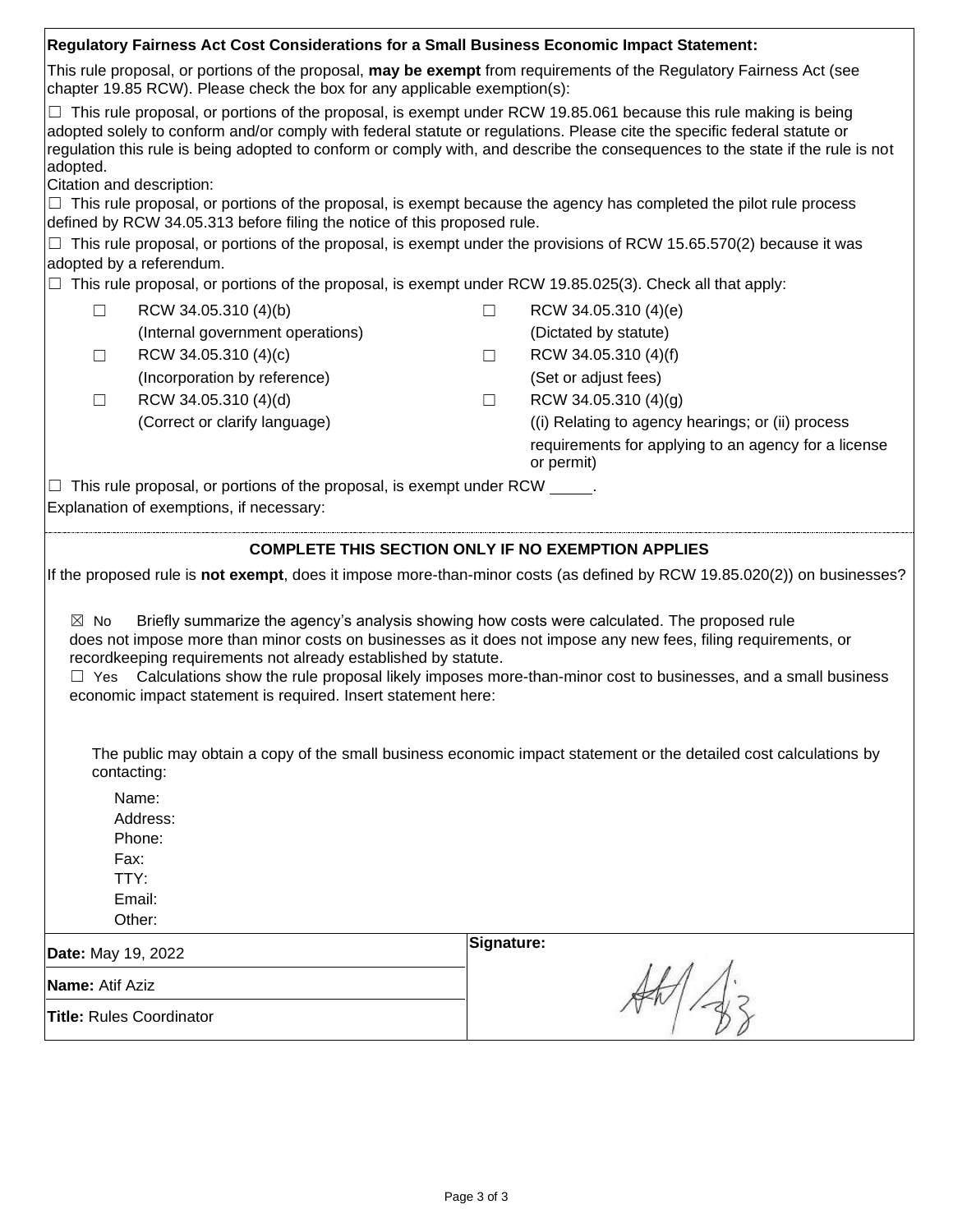AMENDATORY SECTION (Amending WSR 14-18-019, filed 8/25/14, effective 9/25/14)

**WAC 458-20-18801 Medical substances, devices, and supplies for humans—Drugs prescribed for human use—Medically prescribed oxygen— Prosthetic devices—Mobility enhancing equipment—Durable medical equipment.**

#### **PART 1 - INTRODUCTION**

(101) **Introduction.** This rule provides tax-reporting information for persons making sales of medical products. It also provides information about the retail sales tax and use tax exemptions available for the sale and use of certain medical products for humans.

(102) **How is this rule organized?** This rule is divided into five parts as follows:

(a) **Part 1 - Introduction.** Part 1 provides information relating to the purpose of the rule, how the rule is organized, and provides a listing of additional rules that may be helpful to the reader in determining taxability related to medical products.

(b) **Part 2 - Medical products.** Part 2 of this rule identifies what "medical products" include for purposes of this rule. Medical products is not a statutory term, but instead, is a term used simply to collectively describe the medical items addressed by this rule.

(c) **Part 3 - Applicable taxes.** Part 3 of this rule provides information on the taxes that apply to the sale, use, purchase, or manufacture of medical products.

(d) **Part 4 - Common exemptions.** Part 4 of this rule provides information on common retail sales tax and use tax exemptions related to medical products.

(e) **Part 5 - Bundled transactions.** Part 5 of this rule addresses the treatment of bundled transactions involving medical products.

(103) **How are examples included in this rule to be used?** This rule contains examples which identify a number of facts and then states a conclusion. The examples should be used only as a general guide. The tax results of other situations must be determined after a review of all of the facts and circumstances.

(104) **What are some other department of revenue rules that address medical or health related providers that might apply?** The department of revenue (department) has adopted other rules addressing the taxability of various activities related to the providing of health care. Readers may want to refer to the following  $((\frac{list - of}{}) )$ rules for additional information: (101) Introduction. This rule provides tax-reporting information<br>on about the valis of medical provides tax-reporting information<br>and the retail sales tax and use tax exemptions available is<br>allowed the retail sales tax an

(a) WAC 458-20-150, Optometrists, ophthalmologists, and opticians;

(b) WAC 458-20-151, Dentists, audiologists, and other health care providers( $(\tau)$ )  $\equiv$  Dental laboratories( $(\tau)$ ) and dental technicians;

(c) WAC 458-20-168, Hospitals, nursing homes, assisted living facilities, adult family homes and similar health care facilities.

## **PART 2 - MEDICAL PRODUCTS**

(201) **What are medical products for purposes of this rule?** Medical products include durable medical equipment, drugs, mobility enhancing equipment, over-the-counter drugs, and prosthetic devices as defined by Washington statute. Medical products also include other tangible personal property used for medical purposes, not covered by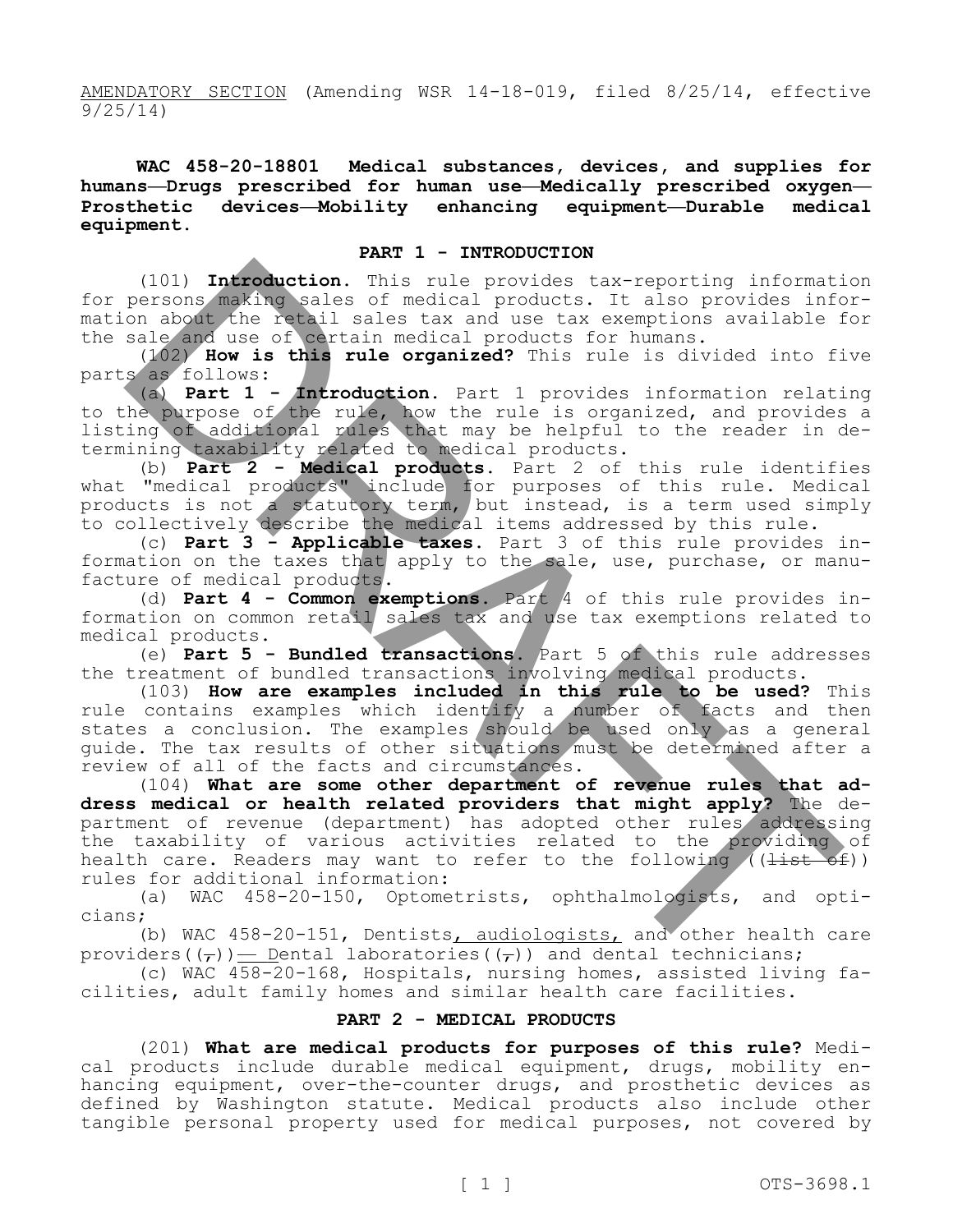one of the statutory definitions. The remainder of Part 2 of this rule describes these medical products.

(202) **What is durable medical equipment?** Durable medical equipment is equipment, including repair and replacement parts for durable medical equipment that:

(a) Can withstand repeated use;

(b) Is primarily and customarily used to serve a medical purpose;

(c) Generally is not useful to a person in the absence of illness or injury; and

(d) Is not worn in or on the body. See RCW 82.08.0283. Also, see subsection (206)(b) of this rule for an explanation of what is considered "worn in or on the body." (16) In a finally contribute the matrix of the following the control (266) by of this rule for an explanation of what is considered in the body."<br>
Table 1 **Drawnless and control in the consideration** of what is considered

Table 1 provides a nonexclusive list of durable medical equipment product examples.

## **Table 1**

## **Durable Medical Equipment Examples**

- Anesthesia machine and ventilator
- Apnea monitors
- Atomizers (medical Reusable)
- Beds, bags, trays, bedpans, commodes, pads, pillows, crash carts, lamps, bulbs, and tables (medical)
- Blood parameter monitor, pulse oximetry equipment, and blood gas analyzer
- Bone growth stimulator (not worn on the body)
- Bovie (cauterization)
- Cardiopulmonary bypass machine
- Cofflator
- Continuous passive motion devices
- Continuous positive airway pressure (CPAP & BI-PAP) machine (not worn on the body)
- Diagnostic equipment Audiology, cardiology, mammography, radiology
- Electronic speech aids (not worn on the body)
- Endoscopes
- Enteral feeding bags, tubing, and connectors
- Feeding plugs
- Glucose meters
- Instruments Reuseable, e.g., clamps, drills, forceps, retractors, scalpels, reamers, scissors
- Intravenous (IV) stands and poles
- Kidney dialysis devices
- Lasers
- Lithotripters
- Nebulizers
- Respiratory humidifier
- Reusable needles or reusable staplers
- Sling scales
- Stapler (must be empty as staples are not durable medical equipment)
- Stethoscopes, stirrups, and stretchers (medical)
- Suction regulators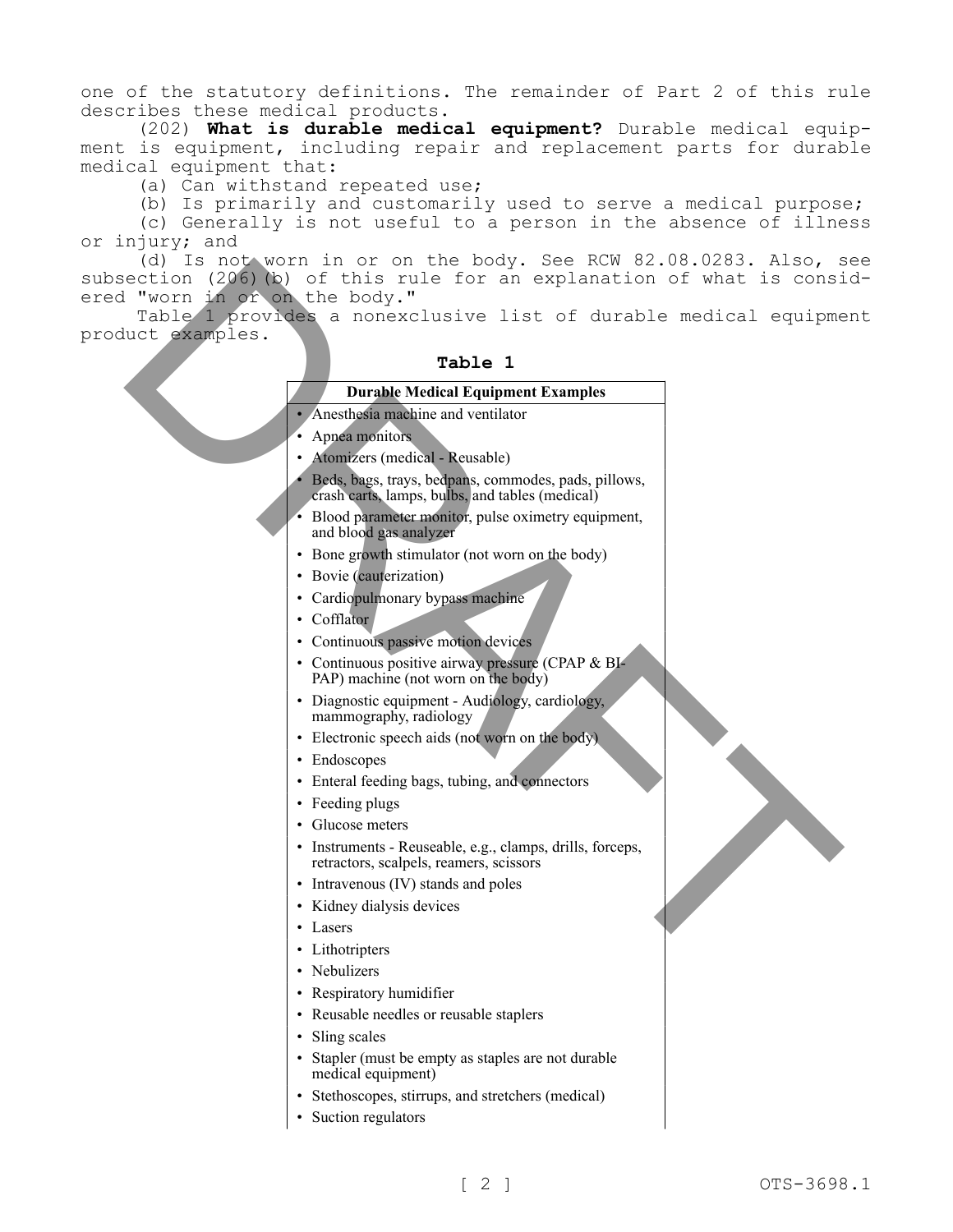#### **Durable Medical Equipment Examples**

- TENS units (not worn on the body)
- Tourniquets
- Ultrasound probes, transducers, and mini dopplers
- Whirlpools (medical)
- X-ray equipment

(203)(a) **What is a drug?** A "drug" is a compound, substance, or preparation, and any component of a compound, substance, or preparation, other than food and food ingredients, dietary supplements, alcoholic beverages, or marijuana, useable marijuana, or marijuana-infused products:

(i) Recognized in the official United States pharmacopoeia, official homeopathic pharmacopoeia of the United States, or official national formulary, or any supplement to any of them; or

(ii) Intended for use in the diagnosis, cure, mitigation, treatment, or prevention of disease; or

(iii) Intended to affect the structure or any function of the body. See RCW 82.08.0281.

**Table 2**

| , other than food and food ingredients, dietary supplements, ald<br>c beverages, or marijuana, useable marijuana, or marijuana-infus  |
|---------------------------------------------------------------------------------------------------------------------------------------|
| ucts:                                                                                                                                 |
| (i) Recognized in the official United States pharmacopoeia, off<br>homeopathic pharmacopoeia of the United States, or official r      |
| al formulary, or any supplement to any of them; or                                                                                    |
| (ii) Intended for use in the diagnosis, cure, mitigation, trea                                                                        |
| , or prevention of disease; or                                                                                                        |
| (iii) Intended to affect the structure or any function of t<br>See RCW 82.08.0281.                                                    |
| Table 2 provides a nonexclusive list of drug product examples.                                                                        |
| Table 2                                                                                                                               |
| <b>Drug Examples</b>                                                                                                                  |
| · Dermal fillers - Injectable                                                                                                         |
| • Dialysis dialysate solution                                                                                                         |
| • Federal prescription (RX) drugs, including biologicals                                                                              |
| · Gases - Medical grade (nitrous oxide, oxygen, carbon                                                                                |
| dioxide, helium)                                                                                                                      |
| • Implanted radioactive isotopes                                                                                                      |
| · Insulin                                                                                                                             |
| • Parenteral nutrition formulas - By prescription                                                                                     |
| • Prescription medicated cotton swabs and gauze wraps                                                                                 |
| · Sterile water - 1cc, 5cc, 10cc vials, sterile normal<br>saline $(.9\%)$ - 1cc, 5cc, 10cc vials - Solutions for                      |
| adding to mixtures and irrigation                                                                                                     |
| • Vaccines                                                                                                                            |
| (b) Substances that are necessary to the performance of durak                                                                         |
| cal equipment are not drugs. A compound, substance, or preparati                                                                      |
| is necessary for durable medical equipment to perform its fur<br>is not a drug, even when it otherwise meets the definition           |
| in this subsection.                                                                                                                   |
| (c) Examples of compounds, substances, preparations that are ne                                                                       |
| ry in order for the durable medical equipment to perform its fur                                                                      |
|                                                                                                                                       |
| <b>Example 1.</b> A Coulter Blood Cell Counter uses an electrolytic so<br>n to perform its function. The solution is entirely contain |
|                                                                                                                                       |

(b) **Substances that are necessary to the performance of durable medical equipment are not drugs.** A compound, substance, or preparation that is necessary for durable medical equipment to perform its function is not a drug, even when it otherwise meets the definition of drug in this subsection.

(c) **Examples of compounds, substances, preparations that are necessary in order for the durable medical equipment to perform its function.**

**Example 1.** A Coulter Blood Cell Counter uses an electrolytic solution to perform its function. The solution is entirely contained within the device and does not physically interact with the patient's tissue (blood) apart from the device. The device cannot perform its function without the electrolytic solution. The solution is an integral part of the Coulter Blood Cell Counter and is not a drug even though the device is used to diagnose disease and the test it performs is conducted pursuant to a prescription.

**Example 2.** A cryoablation device uses extremely cold, thermally conductive solution inside a hollow probe or needle to freeze and re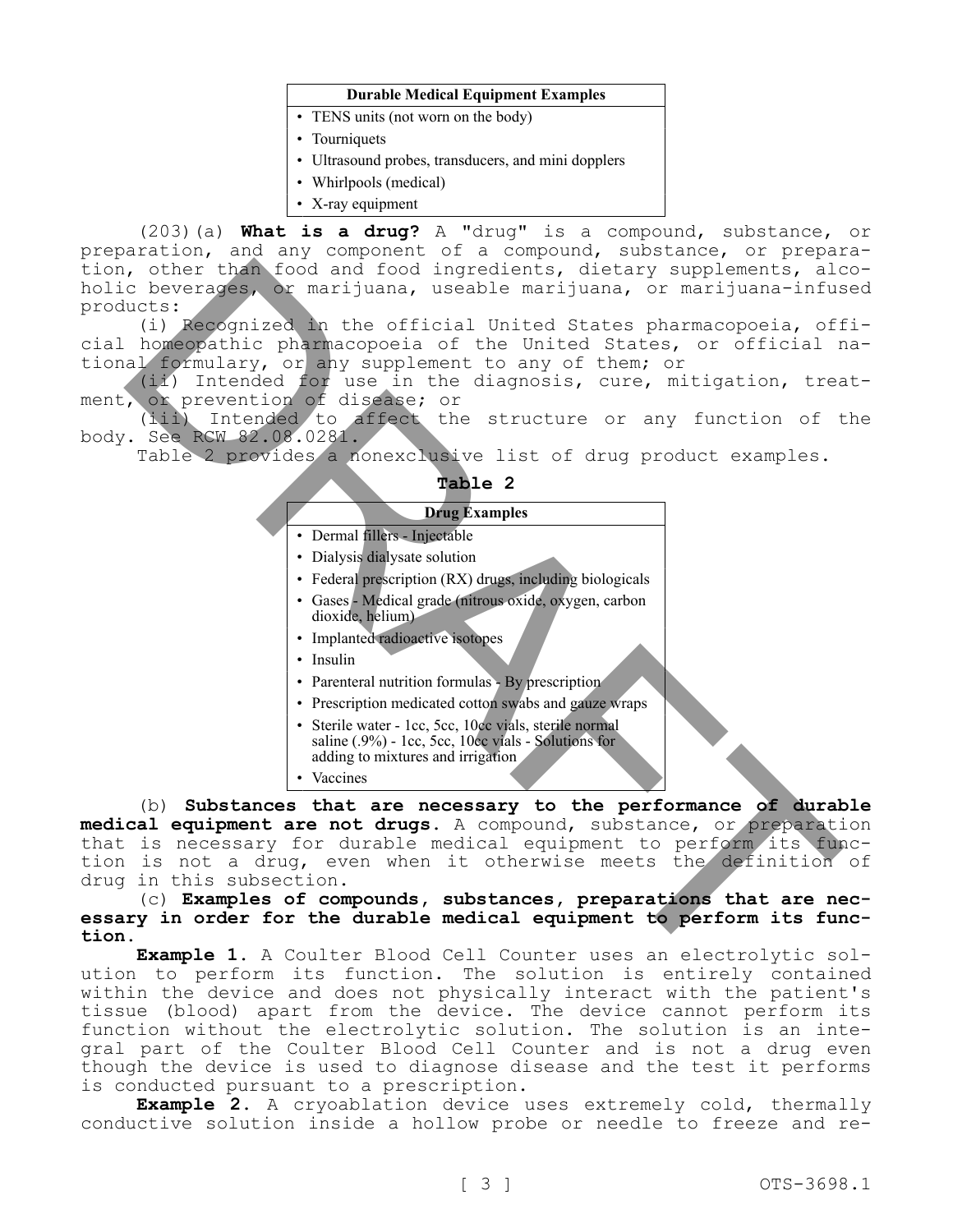move diseased or malfunctioning cells within a patient's body. The solution is entirely contained within the device and does not physically interact with the patient's tissue apart from the device. The device cannot perform its function without the solution. The solution is an integral part of the device and is not a drug even though the device is used in the cure, mitigation, and treatment of disease as part of a prescribed procedure.

**Example 3.** A specialized medical laser uses certain gases (e.g., argon, helium) to determine the wavelength of the light emitted. This allows the laser to identify specific cells or substance types. The gas is entirely contained within the laser and does not physically interact with the patient's tissue apart from the device. The device cannot perform its function without the gas. The gas is an integral part of the device and is not a drug even though the gas is consumed and the laser is used in the cure, mitigation, and treatment of disease as part of a prescribed procedure. is the lasses to identify specific calls or such an<br>entirely contained within the lasser and does not physically it<br>disturbing the base and does not physically is<br>disturbing the carrelation without the qas. The desired an

(204) **What is mobility enhancing equipment?** Mobility enhancing equipment is equipment, including repair and replacement parts for mobility enhancing equipment that:

(a) Is primarily and customarily used to provide or increase the ability to move from one place to another and is appropriate for use either in a home or a motor vehicle;

(b) Is not generally used by persons with normal mobility; and

(c) Does not include any motor vehicle or equipment on a motor vehicle normally provided by a motor vehicle manufacturer. See RCW 82.08.0283.

Table 3 provides a nonexclusive list of mobility enhancing equipment products.

### **Table 3**

#### **Mobility Enhancing Equipment Examples**

- Bath aids Raised toilet seat, tub and shower stools
- Bed pull-up T
- Canes
- Car seats (mobility enhancing)
- Crutches
- Handrails and grab bars to assist in rising from commode, tub, or shower
- Lift chairs and replacement parts
- Lifts (hydraulic or electric) used to raise or transfer patients from bed to chair, commode, or bath
- Scooters and transporters
- Swivel seats enabling the disabled to rotate in order to rise from a chair
- Transfer belts to assist in the transfer of patients
- Walkers
- Wheelchairs
- Wheelchairs adapted for specific uses or functions, e.g., all terrain wheelchairs

(205) **Over-the-counter drugs.** An over-the-counter drug is a drug that contains a label that identifies the product as a drug required by 21 C.F.R. Sec. 201.66, as amended or renumbered on January 1, 2003. The label includes:

(a) A "drug facts" panel; or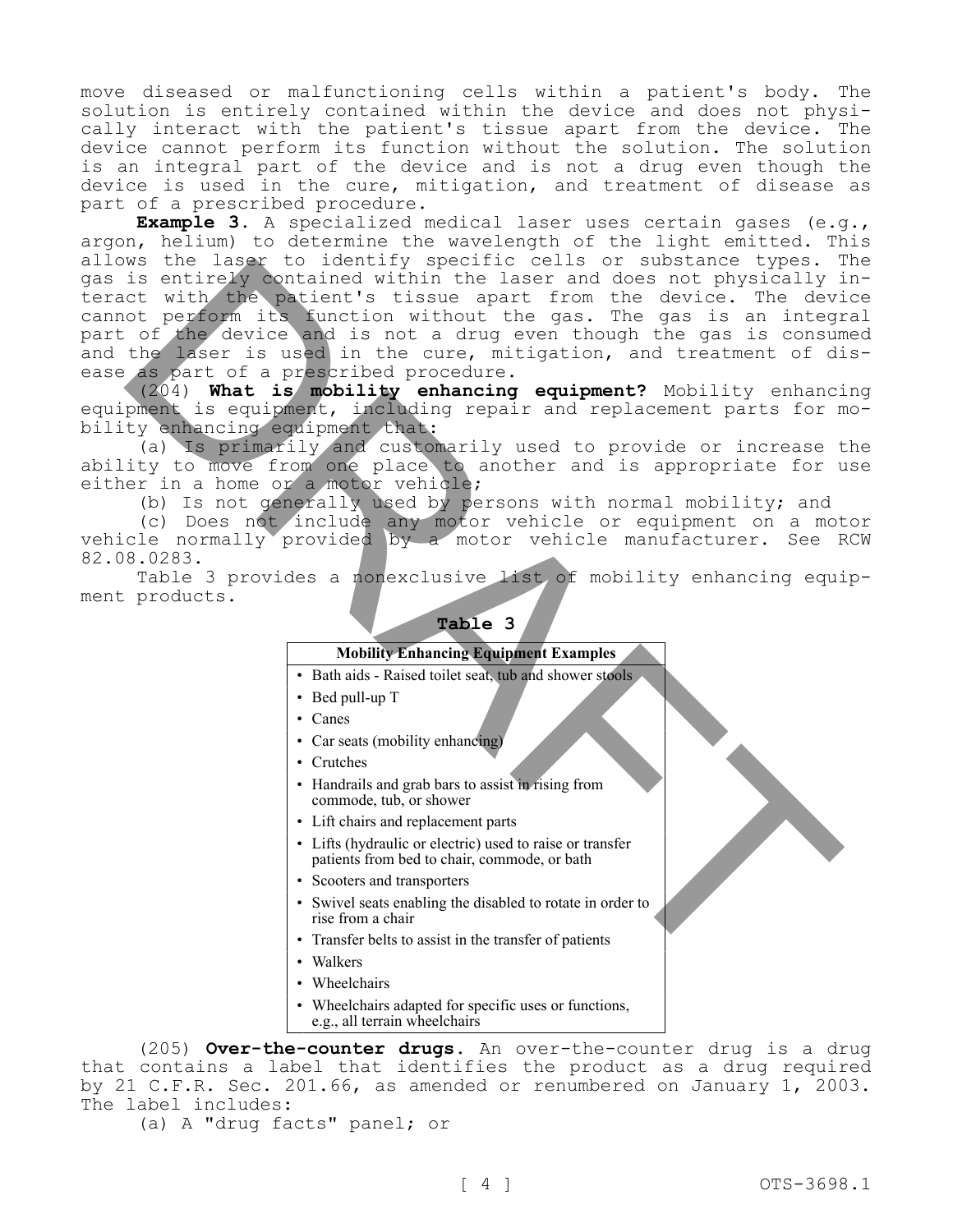(b) A statement of the "active ingredient(s)" with a list of those ingredients contained in the compound, substance, or preparation. See RCW 82.08.0281.

Table 4 provides a nonexclusive list of over-the-counter drug products.

|                              | Table 4                                                                                                                                                                                                                                                                                                                                                                          |  |
|------------------------------|----------------------------------------------------------------------------------------------------------------------------------------------------------------------------------------------------------------------------------------------------------------------------------------------------------------------------------------------------------------------------------|--|
|                              | <b>Over-the-Counter Drug Examples</b>                                                                                                                                                                                                                                                                                                                                            |  |
|                              | • Antihistamines                                                                                                                                                                                                                                                                                                                                                                 |  |
|                              | • Anti-inflammatory                                                                                                                                                                                                                                                                                                                                                              |  |
|                              | • Analgesic                                                                                                                                                                                                                                                                                                                                                                      |  |
|                              | • Contact lenses solution                                                                                                                                                                                                                                                                                                                                                        |  |
|                              | • Eternal nutrition formulas with drug facts box                                                                                                                                                                                                                                                                                                                                 |  |
|                              | · Hydrogen peroxide                                                                                                                                                                                                                                                                                                                                                              |  |
|                              | • Medicated cotton swabs and gauze wraps (nonlegend)                                                                                                                                                                                                                                                                                                                             |  |
|                              | Paviodine iodine                                                                                                                                                                                                                                                                                                                                                                 |  |
|                              | Rubbing alcohol                                                                                                                                                                                                                                                                                                                                                                  |  |
| $(206)$ (a)                  | What is a prosthetic device? A prosthetic device is                                                                                                                                                                                                                                                                                                                              |  |
| acement,<br>(iii)<br>8.0283. | corrective, or supportive device, including repair a<br>acement parts for a prosthetic device, worn on or in the body to<br>(i) Artificially replace a missing portion of the body;<br>(ii) Prevent or correct a physical deformity or malfunction; or<br>Support a weak or deformed portion of the body. See F<br>Table 5 provides a nonexclusive list of prosthetic device pro |  |
|                              | Table 5<br><b>Prosthetic Device Examples</b>                                                                                                                                                                                                                                                                                                                                     |  |
|                              | • Abdominal belts, binders, and supports                                                                                                                                                                                                                                                                                                                                         |  |
|                              | • Acetabular cups                                                                                                                                                                                                                                                                                                                                                                |  |
|                              | • Ankle brace                                                                                                                                                                                                                                                                                                                                                                    |  |
|                              | • Antiembolism stocking                                                                                                                                                                                                                                                                                                                                                          |  |
|                              | • Artificial eyes, heart valves, larynx, limbs                                                                                                                                                                                                                                                                                                                                   |  |
|                              | • Back braces                                                                                                                                                                                                                                                                                                                                                                    |  |
|                              | • Bone cement and wax                                                                                                                                                                                                                                                                                                                                                            |  |
|                              | • Bone pins, plates, nails, screws                                                                                                                                                                                                                                                                                                                                               |  |
|                              | • Breast implants and external prosthesis                                                                                                                                                                                                                                                                                                                                        |  |
|                              | • Cervical collars                                                                                                                                                                                                                                                                                                                                                               |  |
|                              | • Cochlear implant                                                                                                                                                                                                                                                                                                                                                               |  |
|                              | • Continuous positive airway pressure (CPAP) machines<br>which are specifically designed to be wholly worn on<br>the body and portable                                                                                                                                                                                                                                           |  |
|                              | • Corrective eye glasses and contact lenses                                                                                                                                                                                                                                                                                                                                      |  |

(206)(a) **What is a prosthetic device?** A prosthetic device is a replacement, corrective, or supportive device, including repair and replacement parts for a prosthetic device, worn on or in the body to: (i) Artificially replace a missing portion of the body;

(iii) Support a weak or deformed portion of the body. See RCW 82.08.0283.

Table 5 provides a nonexclusive list of prosthetic device products.

# **Table 5**

## **Prosthetic Device Examples**

- Abdominal belts, binders, and supports
- Acetabular cups
- Ankle brace
- Antiembolism stocking
- Artificial eyes, heart valves, larynx, limbs
- Back braces
- Bone cement and wax
- Bone pins, plates, nails, screws
- Breast implants and external prosthesis
- Cervical collars
- Cochlear implant
- Continuous positive airway pressure (CPAP) machines which are specifically designed to be wholly worn on the body and portable
- Corrective eye glasses and contact lenses
- Dental prostheses including, but not limited to, full and partial dentures, crowns, inlays, fillings, braces, and retainers
- Drainage devices for single patient use because they serve the same drainage functions as the body's natural systems
- Ear, nose, and throat implants
- Eye glass frames and lenses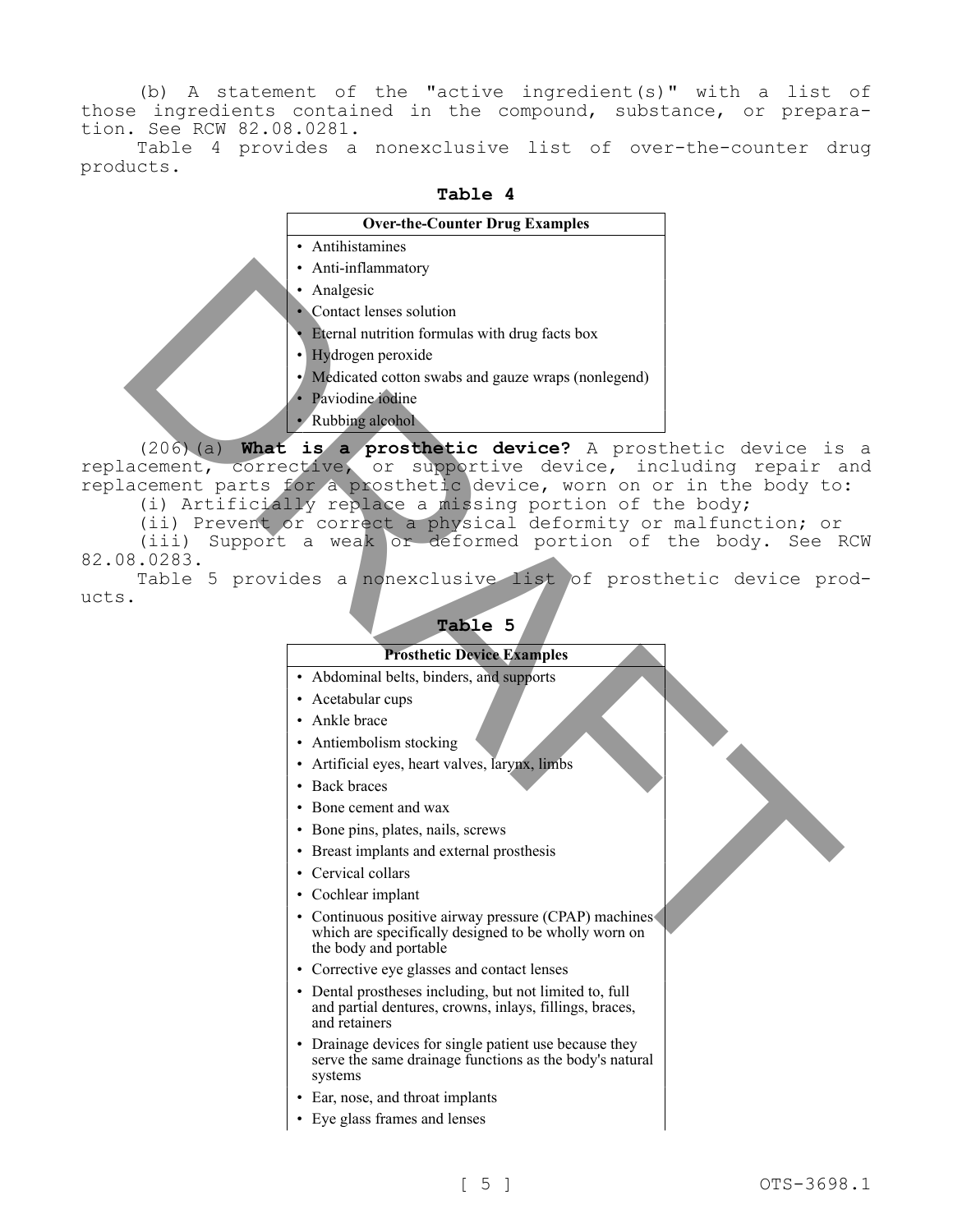

• Trusses

(b) **When is a device not worn on or in the body?** For the purpose of this exemption, "worn on the body" means the entire device is something a person puts on or has on their person, to be carried with and habitually becomes part of the person as a whole, much in the sense that a person wears clothing or other personal items. Such devices are designed to be wholly worn on the body and portable. A device is not "worn on or in the body" simply because part of it is attached to the body in some way for a period of time. These devices cannot be partially floor-standing, plugged into an outlet, or moved by virtue of dragging, wheels, or with the assistance of a separate device (e.g., a cart or intravenous stand).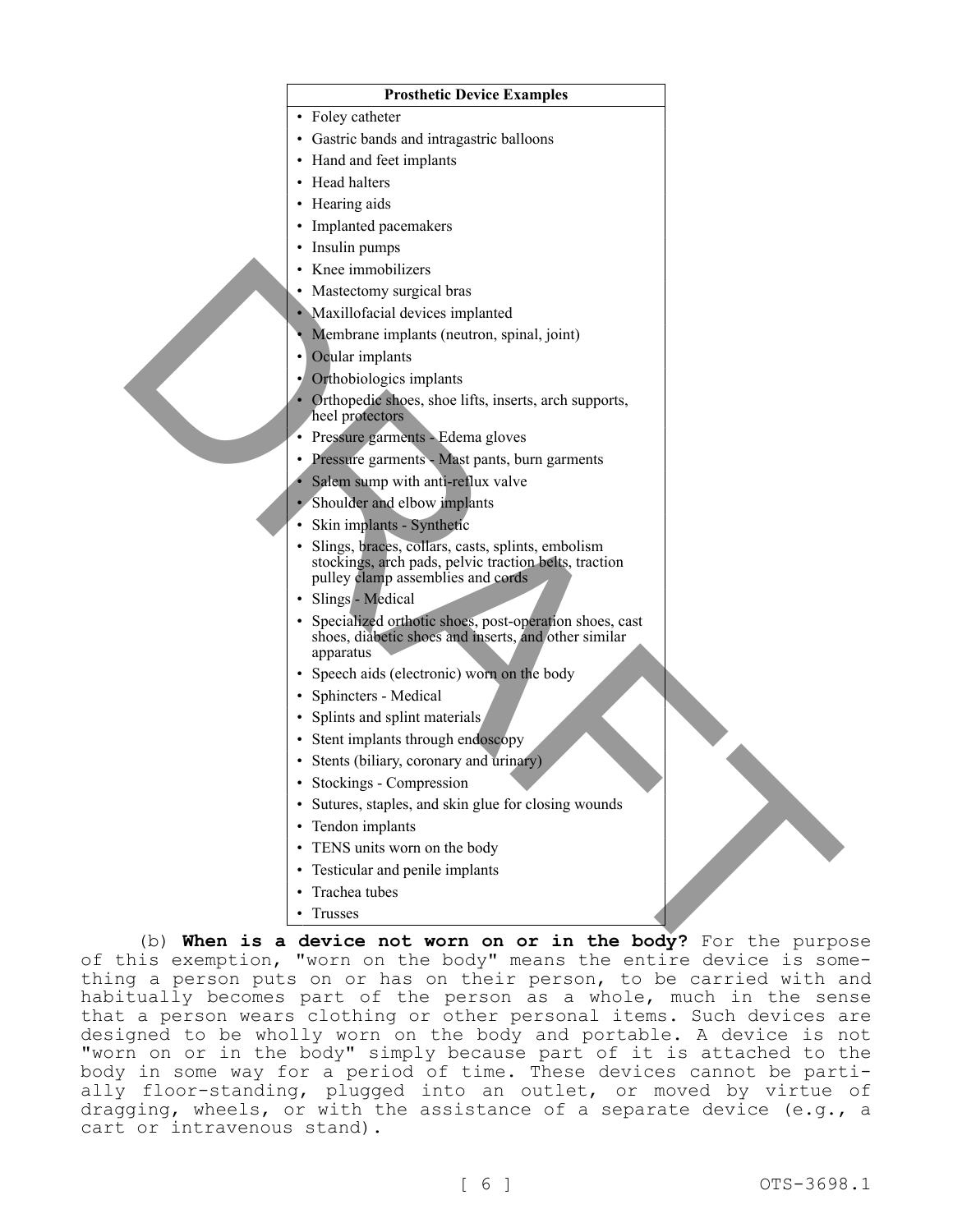(c) **Examples of items that are not prosthetic devices worn on or**  in the body. The following are examples of items not considered prosthetic devices worn on or in the body.

**Example 4.** Continuous positive airway pressure (CPAP) machines are commonly used by patients with sleep apnea disorders to facilitate normal breathing. Patients using a CPAP machine are normally hooked up to the machine via tubing and individually tailored masks. Even though the mask is normally "worn" for significant periods of time each night, the mask by itself cannot accomplish the intended purpose. The machine performing the function is not worn on the body as a complete system. Neither the mask separately, nor the machine as a whole system, is a prosthetic device.

**Example 5.** Heart-lung machines generally replace the function of the heart and lungs during surgery, as well as regulating body temperature and providing an avenue of introduction for anesthetics or other medications directly into a patient's bloodstream. While a heart-lung machine is attached to the patient, it is commonly a floor-standing or wheeled unit and is not a prosthetic device.

# **PART 3 - APPLICABLE TAXES**

(301) **What basic tax information do I need to be aware of when selling, purchasing, using or manufacturing medical products?** This subsection provides general tax-reporting information for persons who sell, purchase, use, or manufacture, medical products.

(302) **How are medical products taxed?** In general, sales of medical products are taxable. Sales of medical products to consumers such as doctors, hospitals, or patients are subject to retailing business and occupation (B&O) tax and the retail sales tax. These taxes apply to the sale of medical products as follows:

(a) **Retail sales tax.** Retail sales tax applies to the sale of medical products to a consumer unless a specific exemption applies. RCW 82.04.050 and 82.08.020. Specific exemptions are discussed in Part 4 of this rule.

(b) **Retailing B&O tax.** There is no general B&O tax exemption for sales of medical products. Even if a sale of a medical product is exempt from retail sales tax, the gross proceeds from the sale of the medical product to a consumer is subject to the retailing B&O tax.

(c) **Wholesaling B&O tax.** Sales to persons who resell the medical products (e.g., pharmacies) are subject to the wholesaling B&O tax. Persons making wholesale sales should refer to WAC 458-20-102 for information regarding their responsibility to obtain a reseller permit.

(d) **Manufacturing B&O tax.** Persons who manufacture products including medical products, in this state are subject to the manufacturing B&O tax upon the value of these products. Manufacturers selling the products at retail or wholesale in this state are also subject to either the retailing or wholesaling B&O tax, as the case may be. In such cases, the manufacturer must report under both the "production" (manufacturing) and "selling" (wholesaling or retailing) classifications of the B&O tax, and claim a Multiple Activities Tax Credit (MATC). Refer to WAC 458-20-19301 for a more detailed explanation of the MATC. ne periodinal per lucidion is not worm on the booy as complete.<br>
Is a presente the under the mask separately, nor the machine as a whole sy<br> **Example 5. Heart-lung** machines generally replace the function<br> **Example 5. Hear** 

Persons who manufacture molds or other products that they use in a manufacturing process are subject to the manufacturing B&O tax upon the value of the product manufactured. (See also WAC 458-20-112 and 458-20-134 regarding "value of products" and "commercial or industrial use," respectively.) Such persons also incur a use tax liability with respect to their use of the molds or products, unless a specific ex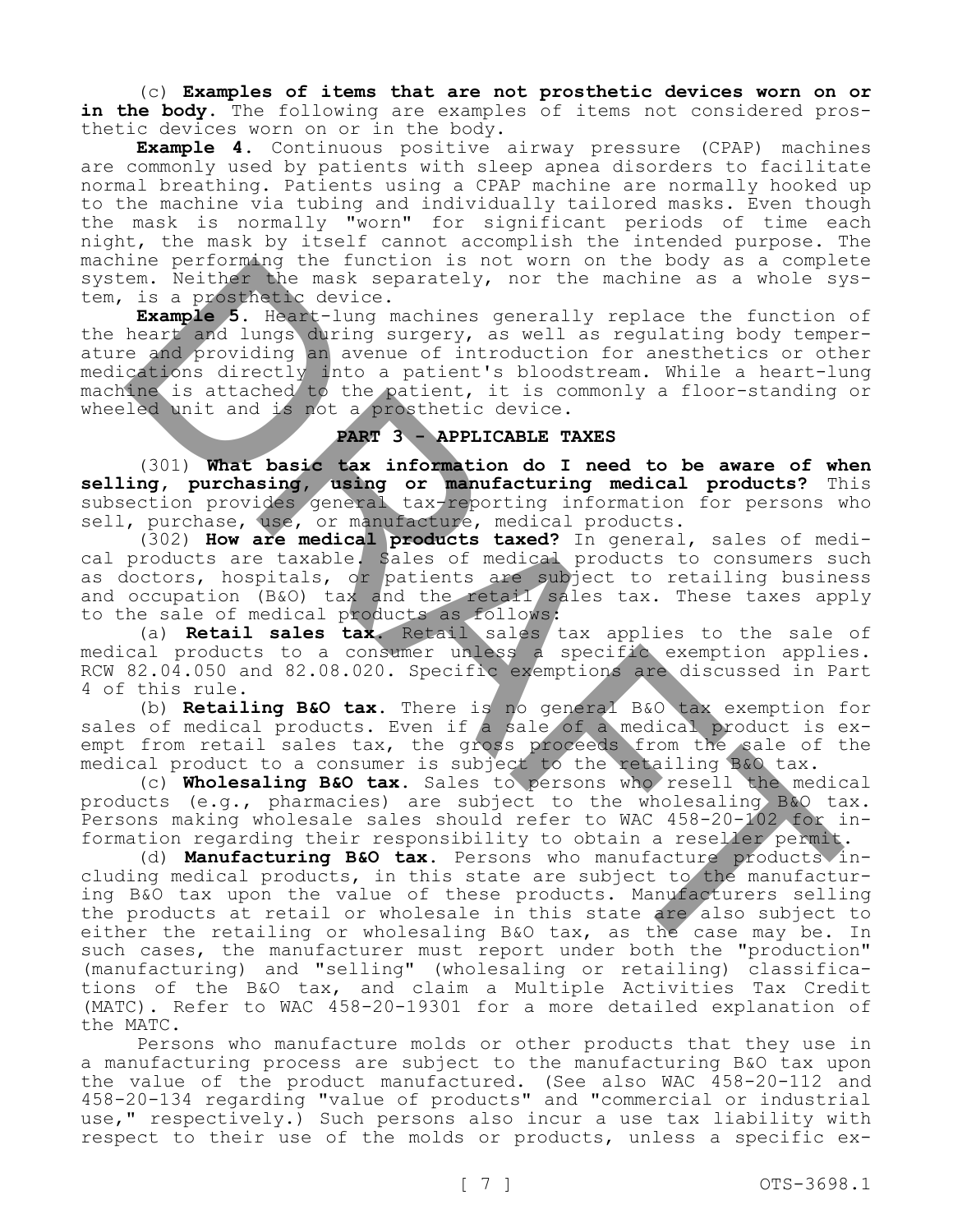emption applies. For example, RCW 82.12.02565 provides a use tax exemption for the use of certain molds in a manufacturing operation. Refer to WAC 458-20-13601 for additional information regarding the manufacturers machinery and equipment sales tax and use tax exemptions.

(e) **Use tax or deferred retail sales tax.** Purchases of medical products at retail are subject to retail sales tax unless a specific exemption exists in the law. If the seller does not collect retail sales tax, a buyer who is not reselling the products must pay the retail sales tax (commonly referred to as the "deferred retail sales tax") or use tax directly to the department, unless the specific items purchased are exempt under the law. For additional information on use tax see WAC 458-20-178.

(303) **Retail sales tax should be paid by the consumer based on the principal use of the product.** Some medical products can be put to both an exempt and taxable use. At the time of purchase a buyer may not know exactly how the item or items will be used. In such cases, retail sales tax must be paid to the seller at the time of purchase when the buyer expects to principally (i.e., more than ((<del>fifty</del>)) 50 percent of the time) put the item to a taxable use in the normal course of business. However, if the buyer expects to principally put the item to use in an exempt manner, the buyer may provide the seller with an appropriately completed exemption certificate that lists the retail sales tax exempt item or types of items included in the purchase, such as a Streamlined Sales Tax Agreement Certificate of Exemption (SSUTA exemption certificate), or the seller may capture the relevant data elements that would otherwise be captured in a completed SSUTA exemption certificate, or otherwise meet the requirements of RCW 82.08.050(7). See subsection (304) of this rule for more information on exemption certificates and other department approved documentation. When a seller receives an appropriately completed exemption certificate <u>or other approved documentation</u>, that seller is relieved of the responsibility to collect the retail sales tax for those specific items or types of items identified on the certificate and sold in that transaction. ) or use the directly to be a contrained that specific the search of the properties are example under the law. For additional information on the size and  $\frac{1}{2}$  and  $\frac{1}{2}$  and  $\frac{1}{2}$  and  $\frac{1}{2}$  and  $\frac{1}{2}$  a

(a) **Items put to taxable use where tax was not paid.** If the buyer does not pay sales tax on an item, and later puts that item to use in a manner that is not exempt of sales tax, the buyer must pay deferred sales or use tax to the department. The deferred sales tax liability should be reported by the buyer on the use tax lines of the excise tax return (including both state and local portions of the tax). The tax should be reported based on the location and sales tax rate which is in effect where the buyer took possession of the item.

(b) **Items put to exempt use where tax was paid.** If the buyer does not give an exemption certificate or other approved documentation to the seller indicating a certain item is exempt of retail sales tax, or the seller does not capture the relevant data elements required under SSUTA or otherwise meet the requirements of RCW 82.08.050(7), the seller must collect the tax at the time of purchase on that item. If the buyer later puts that item to first use in an exempt manner, the buyer may take a deduction on the excise tax return equal to the value of the item. This deduction should be claimed in the deduction column of the retail sales tax line, and should be identified as a "taxable amount for tax paid at source" deduction on the deduction detail worksheet. When completing the local sales tax section of the tax return, the value of the item must be credited using the seller's tax location code (assuming the buyer took possession of the item at the seller's location) and computed at the local sales tax rate paid to the seller.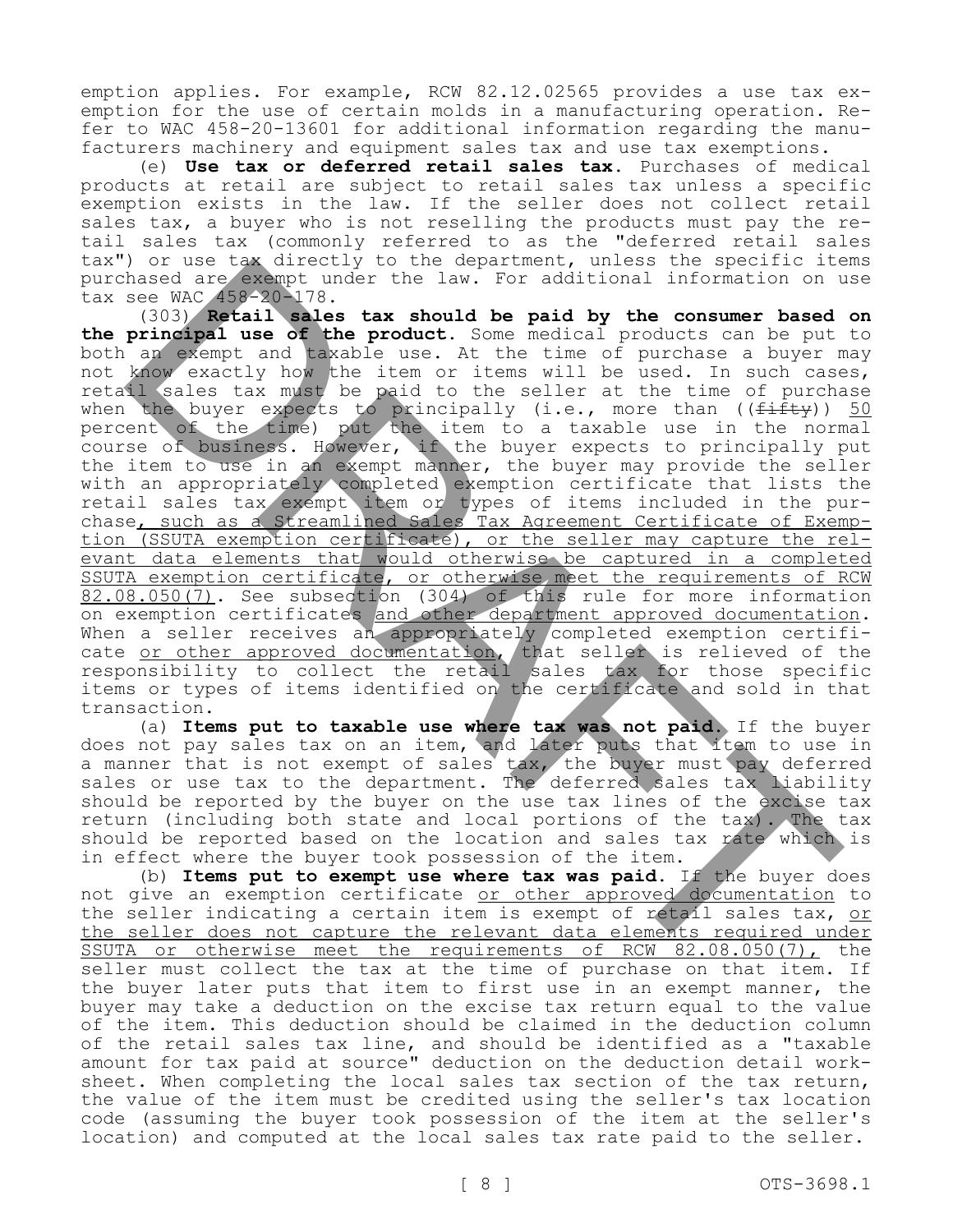## (c) **Examples.**

**Example 6. Purchase of items which are principally exempt.** ABC Medical Center (ABC) purchases a case of sterile silicon tubing. One case contains ((twenty)) 20 units of sterile tubing in individually sealed sterile packaging. The tubing purchased by ABC is either used to deliver medically prescribed oxygen from tanks to a patient (an exempt use), or used by ABC's laboratory to conduct certain tests (not an exempt use). At the time of purchase, ABC does not know how many of the (( $t$ wenty)) 20 packages in the case will be used for oxygen tank systems versus how many will be drawn out of inventory by the lab. However, according to ABC's inventory records from past periods, the tubing will principally be used as part of the medically prescribed oxygen systems. ABC provides the seller of the tubing with a properly completed exemption certificate (in this case, the "Sales Tax Exemption Certificate for Health Care Providers") or other approved documentation. The seller is not required to collect retail sales tax on the case of sterile tubing. As ABC puts the tubing to use, it must keep track of when a package of tubing is used by the laboratory. Deferred sales tax is due and should be reported on and remitted with the excise tax return for the period in which ABC used the tubing.

**Example 7. Purchase of items which are principally taxable.** Assume the same items and situation as in Example 6, except that for this example, according to ABC's inventory records from past periods, the tubing will be principally used for retail sales taxable purposes in the laboratory. ABC cannot provide an exemption certificate or other approved documentation for purchase of the tubing and must pay retail sales tax to the seller. As ABC puts the tubing to use, it may keep track of when a package of tubing is put to exempt use with a medically prescribed oxygen system. ABC may then take on its excise tax return a tax paid at source deduction for the value of the package used. ens version may will be areas of iteration of investory to iteration and the medicinally preserved in the medicinal properties of the medicinal properties of the medicinal properties of the medicinal properties (in this ca

(304) **Sellers must obtain ((an exemption certificate)) required exemption documentation or information on any retail sales exempted**  from the retail sales tax. Unless otherwise provided in this rule, sellers making retail sales to medical practitioners, nursing homes, and hospitals must obtain an exemption certificate approved by the department, such as a SSUTA exemption certificate, capture the relevant data elements required in completing a SSUTA exemption certificate, or otherwise meet the requirements of RCW 82.08.050(7) to document any tax-exempt sales of the products discussed in this rule when those businesses are the consumers. Information about exemption certificates may be obtained by:

(a) Using the department's website at dor.wa.gov/;  $((e^x))$ 

(b) Reference to RCW 82.08.050(7); or

(c) Calling the department's telephone information center at  $((1-800-647-7706))$  1-360-705-6705.

# **PART 4 - COMMON RETAIL SALES TAX AND USE TAX EXEMPTIONS**

(401) **What common retail sales tax and use tax exemptions apply to the sale of medical products?** This part of the rule provides a nonexhaustive list of retail sales tax and use tax exemptions available with respect to various medical products.

(402) **Sales of medical products pursuant to a prescription.** Most retail sales tax exemptions available for sales of medical products require that the item is purchased under authority of a prescription.

(a) **What is a prescription?** A "prescription" is an order, formula, or recipe issued in any form of oral, written, electronic, or oth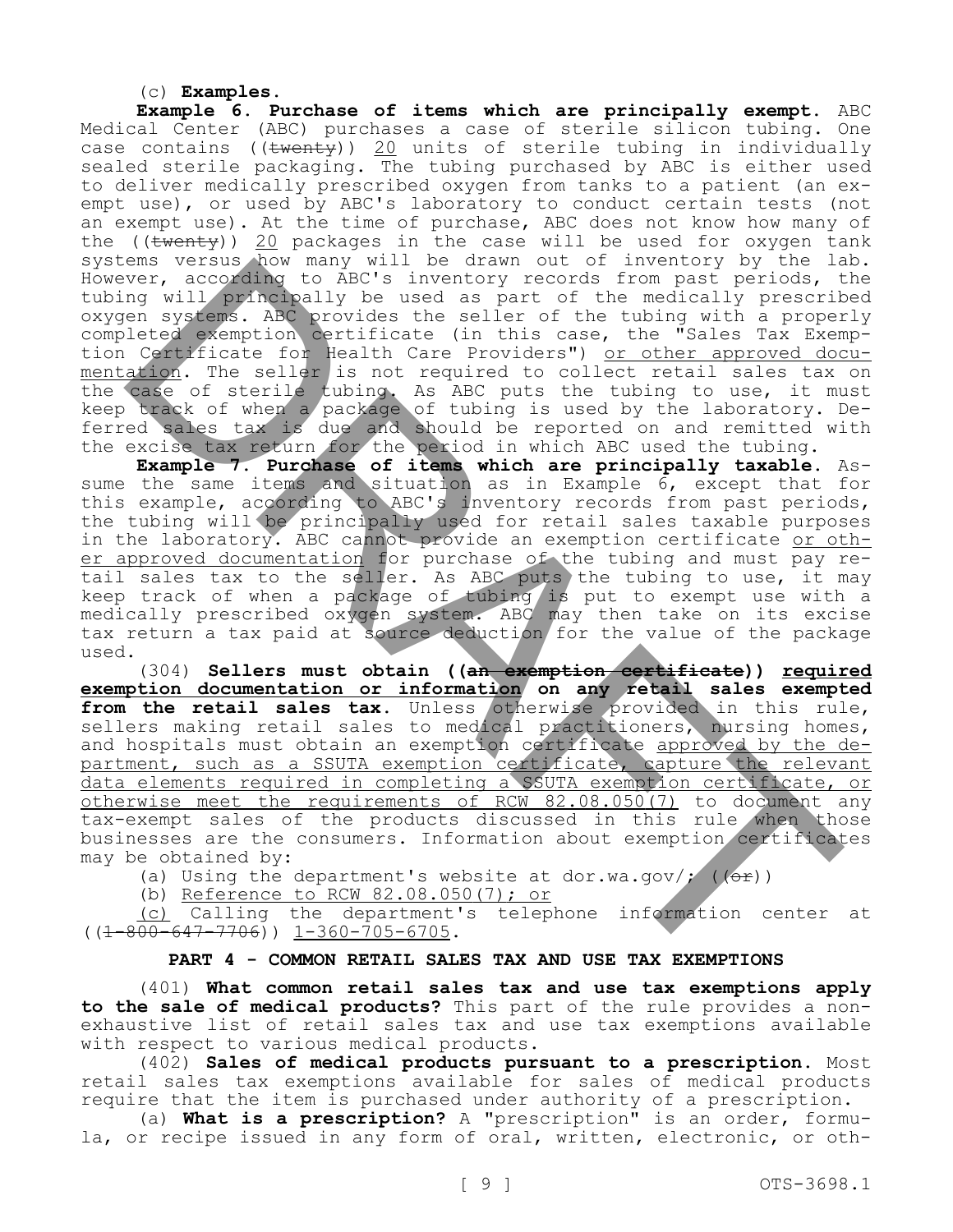er means of transmission by a duly licensed practitioner authorized by the laws of this state to prescribe. See RCW 82.08.0281. The specific requirements for a prescription may differ depending on the item exempted and the RCW chapter under which the person issuing the prescription is licensed. Close attention must be paid to the details given for each specific exemption explained in the following subsections of this rule.

(b) **No automatic exemption.** A prescription does not automatically qualify a sale of a medical product for a sales tax or use tax exemption. Unless a specific exemption exists in statute for the sale or use of the item in question the item is not exempt, even with a prescription. For example, if a physician prescribes a regimen of exercise at the local fitness club, the mere issuance of the prescription does not qualify the sales of that service for a retail sales tax exemption because no such exemption exists in statute.

(c) **When medical procedures are prescribed.** When a medical procedure is prescribed by a duly licensed practitioner authorized to prescribe the same, that overall prescription fulfills the prescription requirement (if any) for each eligible exempt item used in the procedure. For example, an orthopedic surgeon conducts joint replacement surgery for a patient's diseased joint. As part of that surgical procedure, prescription drugs and other eligible exempt items are used. The surgeon does not specifically issue a separate written prescription for each eligible exempt item. The surgeon's order for the surgical procedure and the oral directions provided by the surgeon during the procedure fulfill any prescription requirement for each eligible item used in an exempt manner during that procedure. . Unless a vegetine exemption exists in statute for the side<br>of the identical of the side of the proposition of the statute of the statute of the statute of the statute of the statute of the statute of the statute of the

(d) **Dispensed pursuant to a prescription.** The purchase of drugs to be dispensed in the diagnosis, cure, mitigation, treatment, or prevention of disease or to affect the structure or any function of the body, by hospitals or other persons licensed to prescribe such drugs, are considered dispensed pursuant to a prescription and therefore exempt, providing the buyer gives the seller an exemption certificate or other approved documentation as discussed in Part 3 of this rule.

(403) **Sales tax and use tax exemptions available with respect to various medical products.**

(a) **Sales to a free hospital are exempt from sales tax and use tax.** RCW 82.08.02795 and 82.12.02745 provide retail sales tax and use tax exemptions for items sold to and used by a "free hospital" when those items are reasonably necessary for the operation of, and provision of health care by a free hospital. For the purpose of these exemptions, "free hospital" is a hospital that does not charge patients for health care provided by the hospital.

(b) **Sales of drugs for human use can be exempt from retail sales tax and use tax when sold under the authority of a prescription.** RCW 82.08.0281 and 82.12.0275 provide retail sales tax and use tax exemptions for drugs for human use dispensed or to be dispensed to patients, pursuant to a prescription. These exemptions apply to the distribution of "sample" prescription drugs provided free of charge to duly licensed practitioners authorized by the laws of this state to prescribe. For the exemptions to apply, the drug involved must be intended to interact with a specific patient through direct contact with that patient, whether applied internally or externally to the patient's body, or as part of a test conducted on a tissue sample taken from that patient. A seller is not required to collect sales tax when it obtains a properly completed exemption certificate indicating prescription drugs, intended for human use sold to medical practitioners,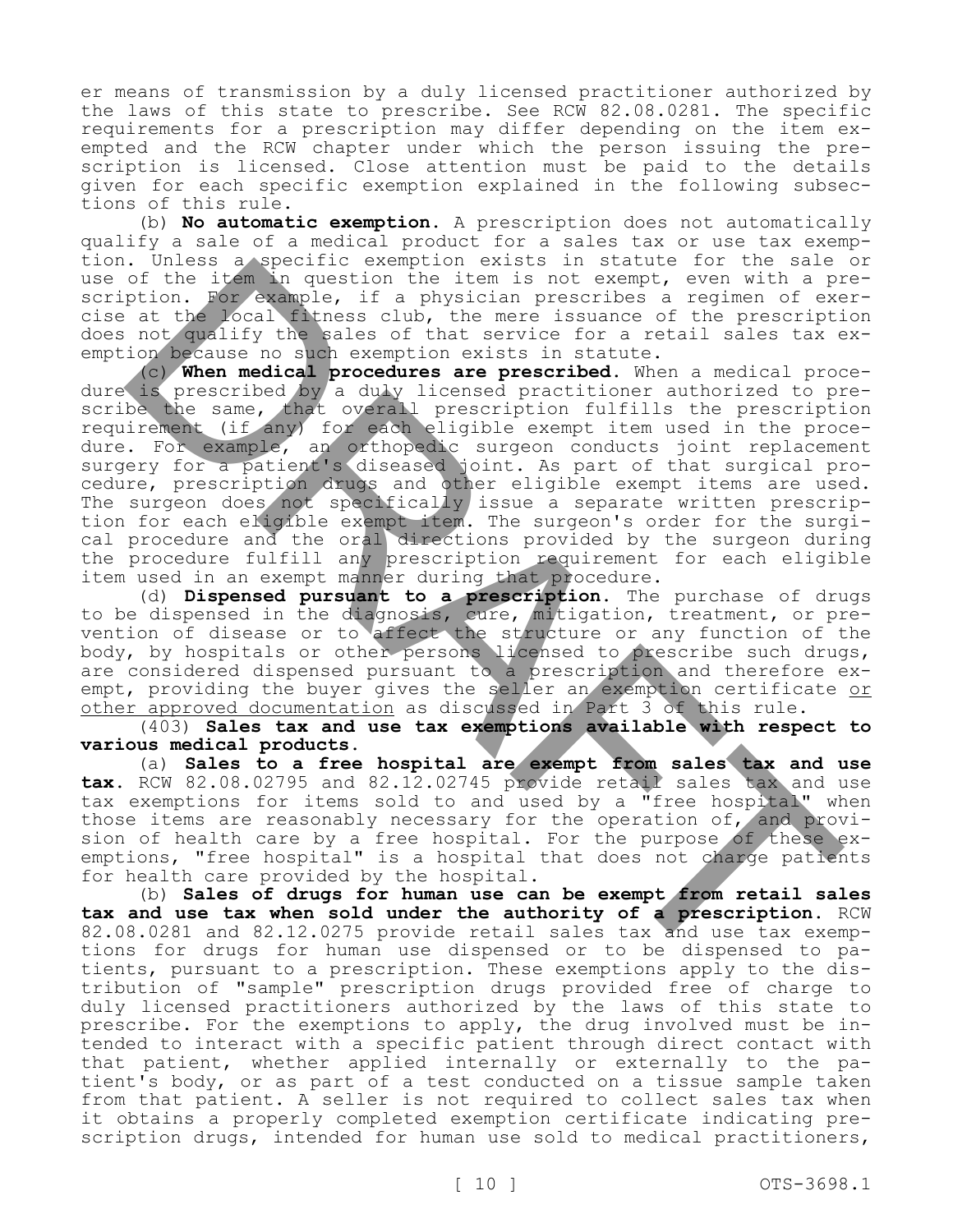nursing homes, and hospitals, will be put to an exempt use under the authority of a prescription, captures the data elements described in subsection (304) of this rule, or otherwise meets the requirements of RCW 82.08.050(7). Otherwise, the retail sales tax must be collected. See Part 3 of this rule for information about exemption certificates and other approved documentation.

(c) **Sales of disposable devices used to deliver prescription drugs for human use.** RCW 82.08.935 and 82.12.935 provide retail sales tax and use tax exemptions for disposable devices used to deliver drugs for human use, pursuant to a prescription.

(i) **What are disposable devices used to deliver drugs?** "Disposable devices used to deliver drugs" include single-use items such as a single-use syringe, intravenous (IV) tubing, and IV catheters. A stand or device that holds the tubing or catheter is not a disposable device used to deliver drugs.

(ii) **Example 8. Disposable devices.** A nursing home purchases single-use syringes, tubing used to deliver drugs, and stands used to hold the IV fluid containers. If the nursing home provides the seller with a completed "Sales Tax Exemption Certificate for Health Care Providers," or other approved documentation, retail sales tax does not apply to the purchase of single-use syringes and tubing. However, retail sales tax applies to the IV stands because the stands are "durable medical equipment," not disposable or single-use, and no specific exemption for them exists in the law. For information about durable medical equipment, see Part 2 of this rule. S for hundar-log tensorial to a prescription.<br>
(i) What are disposable devices used to deliver drugs? "Dispose<br>devices seed to deliver drugs? "Dispose<br>devices seed to deliver drugs? "Dispose<br>devices seed to deliver drugs?"

(d) **Sales of "over-the-counter" drugs with a prescription are exempt from retail sales tax and use tax.** RCW 82.08.940 and 82.12.940 provide retail sales tax and use tax exemptions for over-the-counter drugs sold for human use, pursuant to a prescription. See subsection (205) of this rule for the definition of over-the-counter drug.

(i) **Example 9.** A patient's medical practitioner prescribes overthe-counter pain relief medication. The patient takes the prescription to a pharmacy. The sale of the over-the-counter drug is exempt from retail sales tax. In contrast, if the patient's medical practitioner simply recommends that the patient use an over-the-counter pain relief medication, without completing a prescription for the medication, the sale of the over-the-counter drug is subject to retail sales tax.

(ii) **Example 10.** A hospital makes bulk purchases of various overthe-counter drugs to dispense to patients pursuant to a doctor's prescription. The hospital's purchases of such drugs are exempt from retail sales tax providing the hospital gives the seller an exemption certificate or other approved documentation as discussed in Part 3 of this rule.

(iii) **Example 11.** An employer purchases drug test kits from a local drug store and administers them to current and prospective employees as a condition of employment. The employer's purchase of the drug tests is subject to retail sales tax because the tests are not prescribed by a licensed physician for the employees or prospective employees.

(e) **Dietary supplements (also known as nutrition products) with a prescription are exempt from retail sales and use taxes.** Sales of dietary supplements not covered by either of the retail sales tax or use tax exemptions for "food and food ingredients" are generally subject to retail sales tax or use tax. See RCW 82.08.0293 and 82.12.0293. However, RCW 82.08.925 and 82.12.925 provide specific retail sales tax and use tax exemptions for sales of "dietary supplements" for human use, pursuant to a prescription. A "dietary supplement" is any prod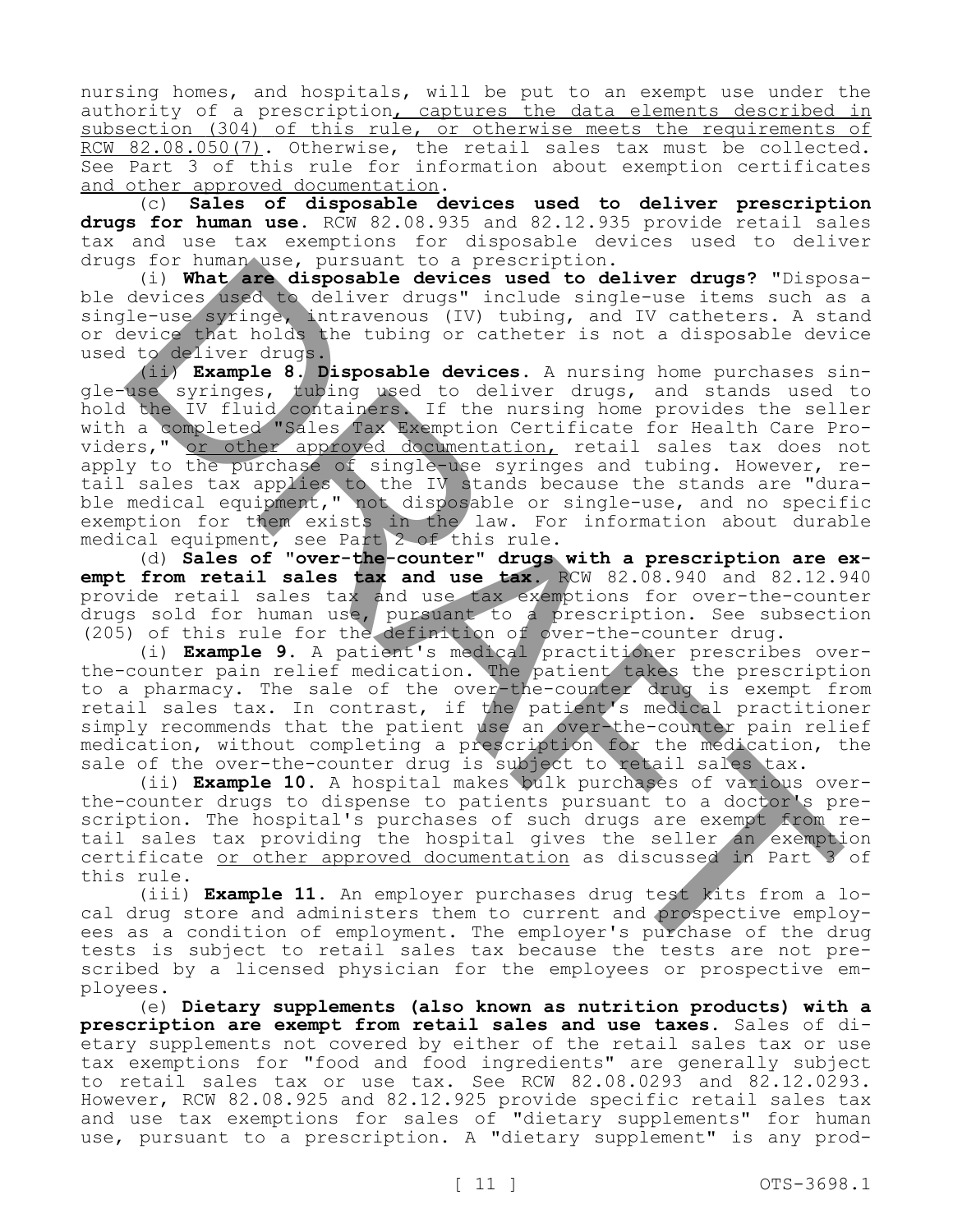uct, other than tobacco, intended to supplement the diet, and that satisfies all three of the criteria listed in (e)(i) through (iii) of this subsection.

(i) Contains one or more of the following dietary ingredients:

(A) A vitamin;

(B) A mineral;

(C) An herb or other botanical;

(D) An amino acid;

(E) A dietary substance for use by humans to supplement the diet by increasing the total dietary intake; or

(F) A concentrate, metabolite, constituent, extract, or combination of any ingredient described in this subsection.

(ii) Is intended for ingestion in tablet, capsule, powder, softgel, gelcap, or liquid form, or if not intended for ingestion in such form, is not represented as conventional food and is not represented for use as a sole item of a meal or of the diet; and

(iii) Is required to be labeled as a dietary supplement, identifiable by the "supplement facts" box found on the label as required pursuant to 21 C.F.R. Sec. 101.36, as amended or renumbered as of January 1, 2003. See RCW 82.08.0293.

(f) **Licensed naturopaths have their own retail sales tax and use**  tax exemptions available. The sale or use of medicines of mineral, animal, and botanical origin which are prescribed, administered, dispensed, or used by a licensed naturopath in the treatment of a human patient are exempt from retail sales and use taxes. See RCW 82.08.0283 and 82.12.0277.

"Naturopathic medicines" are vitamins, minerals, botanical medicines, homeopathic medicines, hormones, and those legend drugs and controlled substances consistent with naturopathic medical practice in accordance with rules established by the secretary of health. Controlled substances are limited to codeine and testosterone products that are contained in Schedules III, IV, and V in chapter 69.50 RCW. See RCW 18.36A.020.

(g) **Drugs and devices used for family planning may be exempt.** RCW 82.08.0281 and 82.12.0275 provide sales tax and use tax exemptions for drugs and devices sold or used under certain conditions for family planning purposes. Family planning purposes include promoting, inhibiting, preventing, and determining of conception. This includes all single-patient use items, whether ingested, attached, or applied to persons for family planning purposes. Persons making tax-exempt sales of these drugs and devices to medical practitioners, clinics, or hospitals must obtain an exemption certificate, capture the data elements described in subsection (304) of this rule, or otherwise meet the requirements of RCW 82.08.050(7) to substantiate the exempt nature of any sale, as discussed in Part 3 of this rule. normaling the total distary includes of<br>a constructe, metabolite, construent, extract, or combined (ii) of any impacted for ingestion in tablet, capsule, powder, soid<br>(ii) as intended for ingestion in tablet, capsule, powd

The purchase, sale, or use qualifies for exemption when either one of the following conditions exists:

• The drug or device is supplied by a family planning clinic that is under contract with the Washington state department of health to provide family planning services; or

• The family planning items are or will be dispensed to patients, pursuant to a prescription. Persons dispensing these items are required to obtain and maintain files of prescriptions to document the exempt nature of such sales.

(h) **Medically prescribed oxygen is exempt from retail sales tax and use tax.** RCW 82.08.0283 provides a retail sales tax exemption for sales of medically prescribed oxygen for an individual prescribed by a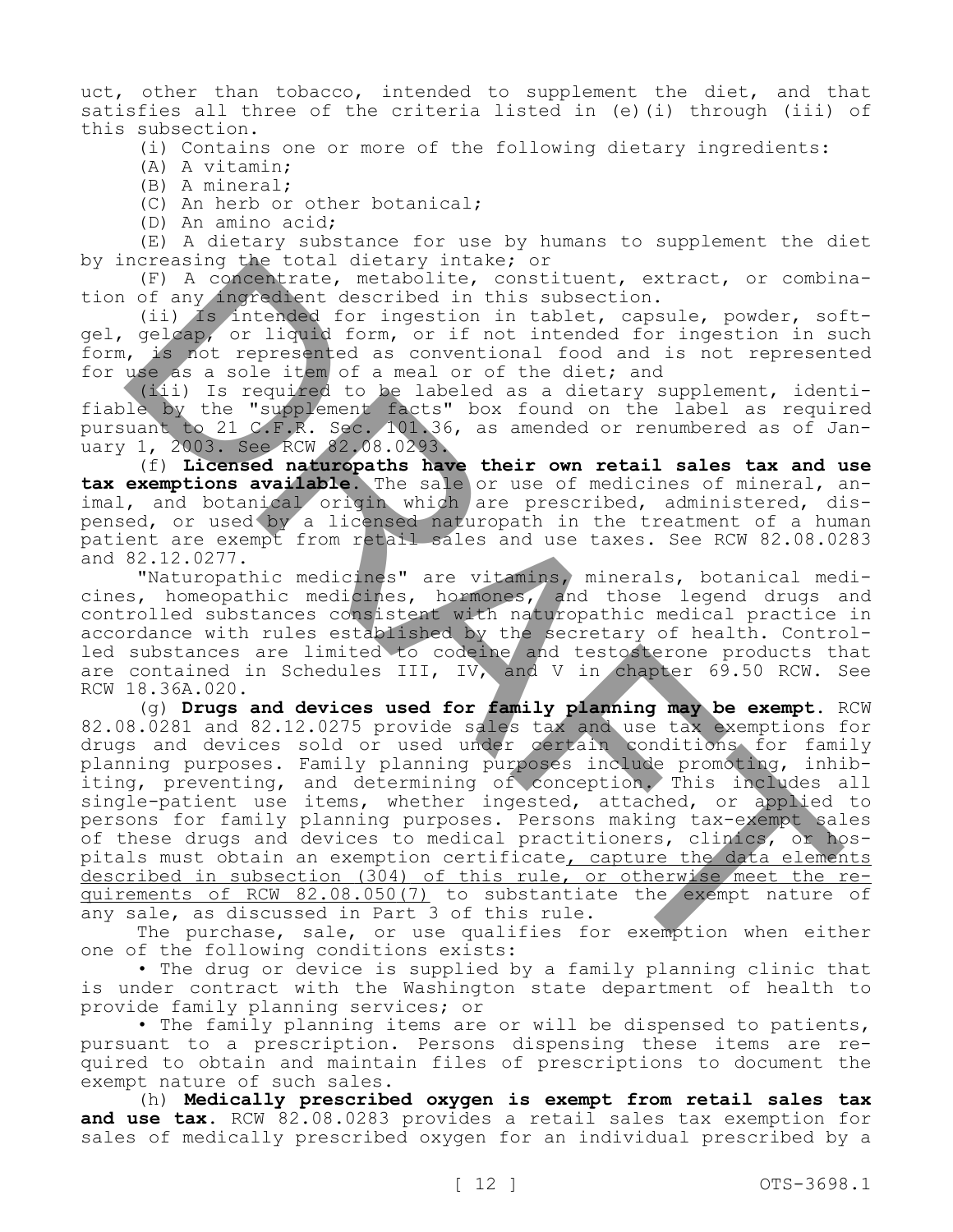person licensed under chapter 18.57 RCW (Osteopathy—Osteopathic medicine and surgery) or chapter 18.71 RCW (Physicians) for use in the medical treatment of that individual. A comparable use tax exemption is provided in RCW 82.12.0277. Persons making tax-exempt sales of these items must obtain an exemption certificate, capture the data elements described in subsection (304) of this rule, or otherwise meet the requirements of RCW 82.08.050(7) to substantiate the exempt nature of any sale as discussed in Part 3 of this rule.

(i) **What is medically prescribed oxygen?** The exemption for "medically prescribed oxygen" is not limited to gaseous or liquid oxygen (chemical designation  $O^2$ ). Medically prescribed oxygen is defined by RCW 82.08.0283 to include, among other things, oxygen concentrator systems, oxygen enricher systems, liquid oxygen systems, and gaseous, bottled oxygen systems. The primary use of the equipment must be for the generation or storage of medically prescribed oxygen  $(0^2)$ . These systems include regulators, cannulae, masks, and similar items used to deliver the oxygen/to/the individual from the tax-exempt oxygen generation or storage device.

(ii) **Accessories may not be exempt.** Exempt medical oxygen systems are sometimes connected to the patient through taxable systems. The exemption for medically prescribed oxygen only applies to items up to the point the exempt oxygen system is connected to the taxable system. From that point of connection forward to the patient, masks, tubing, or other similar items remain part of the taxable system and are subject to retail sales tax.

(iii) **Examples.**

(A) **Example 12.** A physician prescribes oxygen for a patient. The patient rents an oxygen concentrator system and a separate cart to transport the system. The prescribed oxygen concentrator system can be rented exempt of sales tax. However, the exemption for "medically prescribed oxygen" does not include a separate cart used to transport a tax-exempt system. For information about durable medical equipment, see Part 2 of this rule. If the oxygen concentrator system and cart are rented for one nonitemized price the rental may be a bundled transaction. See Part 5 of this rule for information on how tax applies to a bundled transaction.

(B) **Example 13.** A physician prescribes a "continuous positive airway pressure (CPAP)" system for a patient diagnosed with a sleep apnea disorder. The CPAP system primarily supplies room air, under pressure, to keep the patient's airway passages open and thereby prevent obstruction of airflow in and out of the lungs. As a result, the sale of the CPAP system is subject to retail sales tax because it is not a system that satisfies the statutory definition of "medically prescribed oxygen." Note: Certain CPAP systems, when designed to be entirely worn on the body, can qualify for exemption from retail sales tax as prosthetic devices. See Part 2 of this rule for more information. y presenting a solution of indication of indication of indication of indication of indication of indication and other things, exygen concentration of the entire was a second case of the entire was a second of the entire wa

(C) **Example 14.** Assume the same facts for a CPAP system as provided in the previous example (h)(i)(B) of this subsection. In addition, the physician prescribes an oxygen trickle by which medical oxygen is provided to the patient from an oxygen tank through a tube attached to the mask of the CPAP system. The addition of an oxygen trickle does not change the purpose or taxability of any part of the CPAP system. The CPAP system does not generate or store oxygen and is not eligible for the exemption provided for medically prescribed oxygen. The oxygen, oxygen tank, and any tubing used to convey the oxygen is covered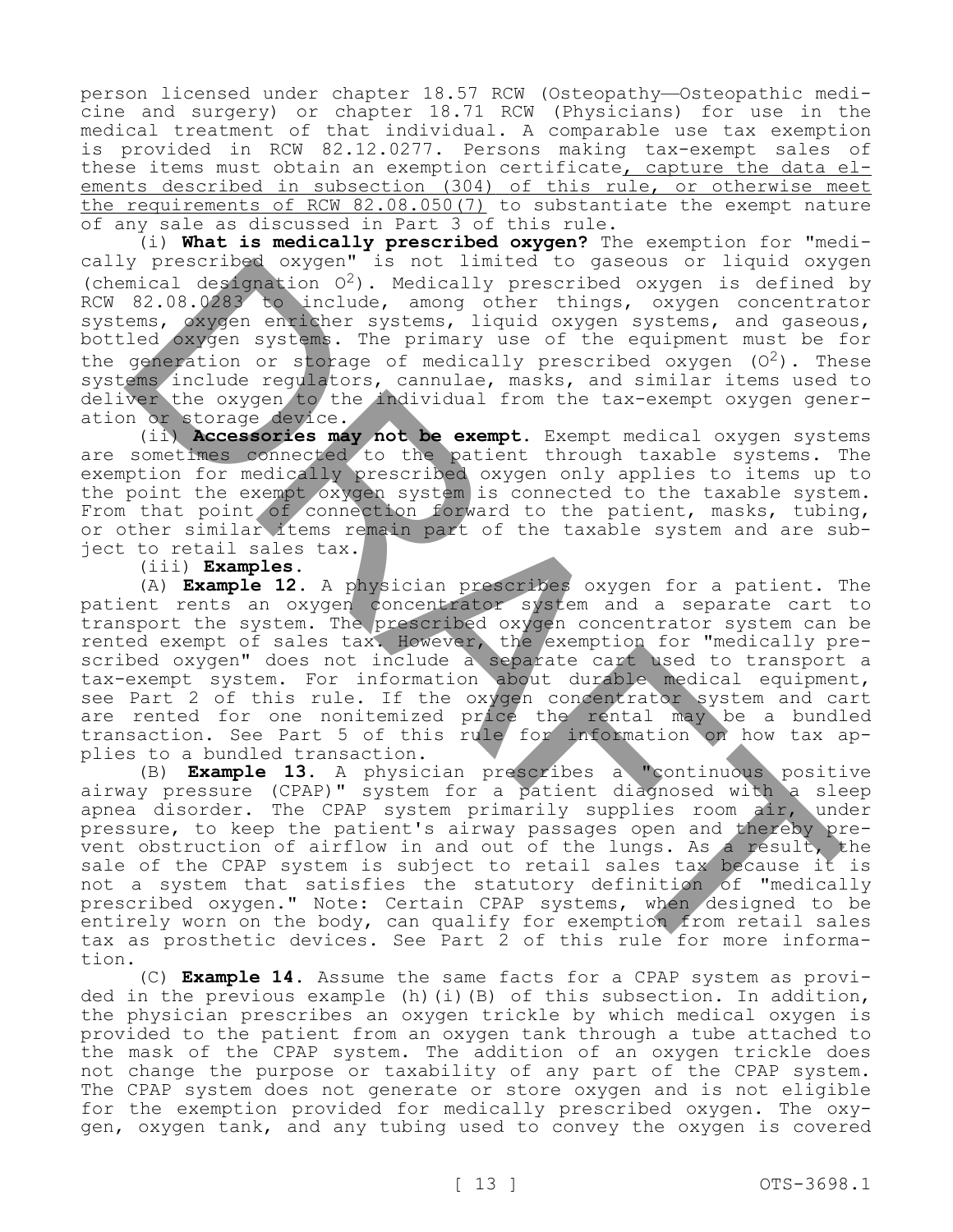by the exemption for medically prescribed oxygen, but only up to the point that it attaches to the taxable CPAP system.

(i) **Insulin has its own specific exemption from retail sales tax and use tax - No prescription is required.** RCW 82.08.985 and 82.12.985 provide specific sales tax and use tax exemptions for insulin for human use. A prescription is not required for the sale of insulin to be exempt from tax.

(j) **Sales of laboratory reagents and other diagnostic substances may be exempt from retail sales and use taxes, under the right circumstances.** The definition of drug includes compounds, substances, or preparations (e.g., laboratory reagents and other diagnostic substances) used for the diagnosis of disease. Thus, sales of laboratory reagents and other diagnostic substances are not subject to retail sales tax when prescribed for an individual by a duly licensed practitioner and used to diagnose, cure, mitigate, treat, or prevent disease in humans. RCW 82.08.0281. A comparable use tax exemption is provided in RCW 82.12.0275. Laboratory reagents and diagnostic substances must physically interact with a specific patient's specimen to qualify for exemption. Persons making tax-exempt sales of these items must obtain an exemption certificate, capture the data elements described in subsection (304) of this rule, or otherwise meet the requirements of RCM 82.08.050(7) to substantiate the exempt nature of any sale as discussed in Part 3 of this rule. ces. The Setaration of drag includes compounds, substance, we also that is used to the diagnostic substance in the diagnost distance in the set of the compounds of the set of the set of the set of the set of the set of the

(i) **What are laboratory reagents and other diagnostic substances?**  "Laboratory reagents and other diagnostic substances" are substances employed to produce a chemical reaction in order to detect, measure, or produce, other substances. To be a diagnostic substance, the application of the substance to a patient's specimen must result in identification of the characteristics of a particular disease.

(ii) **Laboratory reagents, other diagnostic substances or prepared media when sold in a container.** Reagents, diagnostic substances, and prepared media often come prepared in a container (test tube, vial, cylinder, Petri dish, etc.) ready for use. It makes no difference to the taxability of the substance if it is sold with or without a container. The function of the substance determines its taxability. The term "prepared media" includes transport media if the resulting culture grown on the medium is used in performing diagnostic tests for specific patients.

(iii) **Laboratory reagents and other diagnostic substances.** This subsection provides examples of laboratory reagents and other diagnostic substances that may qualify for sales and use tax exemptions under RCW 82.08.0281 and 82.12.0275, provided all requirements for the exemptions are met. The following items are reagents or other diagnostic substances:

(A) Stains, dyes, and decolorizers that react with and cause a change in a cellular tissue. The substances are used to stain the cell tissues in a manner that will mark or highlight certain portions of cells;

(B) Decalcifying solution, dehydrating solution, and clearing agents that chemically react with the patient's specimen; and

(C) Test strips impregnated with a reagent which, when applied to a patient's specimen, test for indicators of a disease.

(iv) **What substances are not reagents?** Some substances are used solely for purposes of preparing specimens for examination and diagnosis or to facilitate examination of a specimen. Such substances do not themselves produce a chemical reaction resulting in the detection, measurement, or production of another substance. They merely facili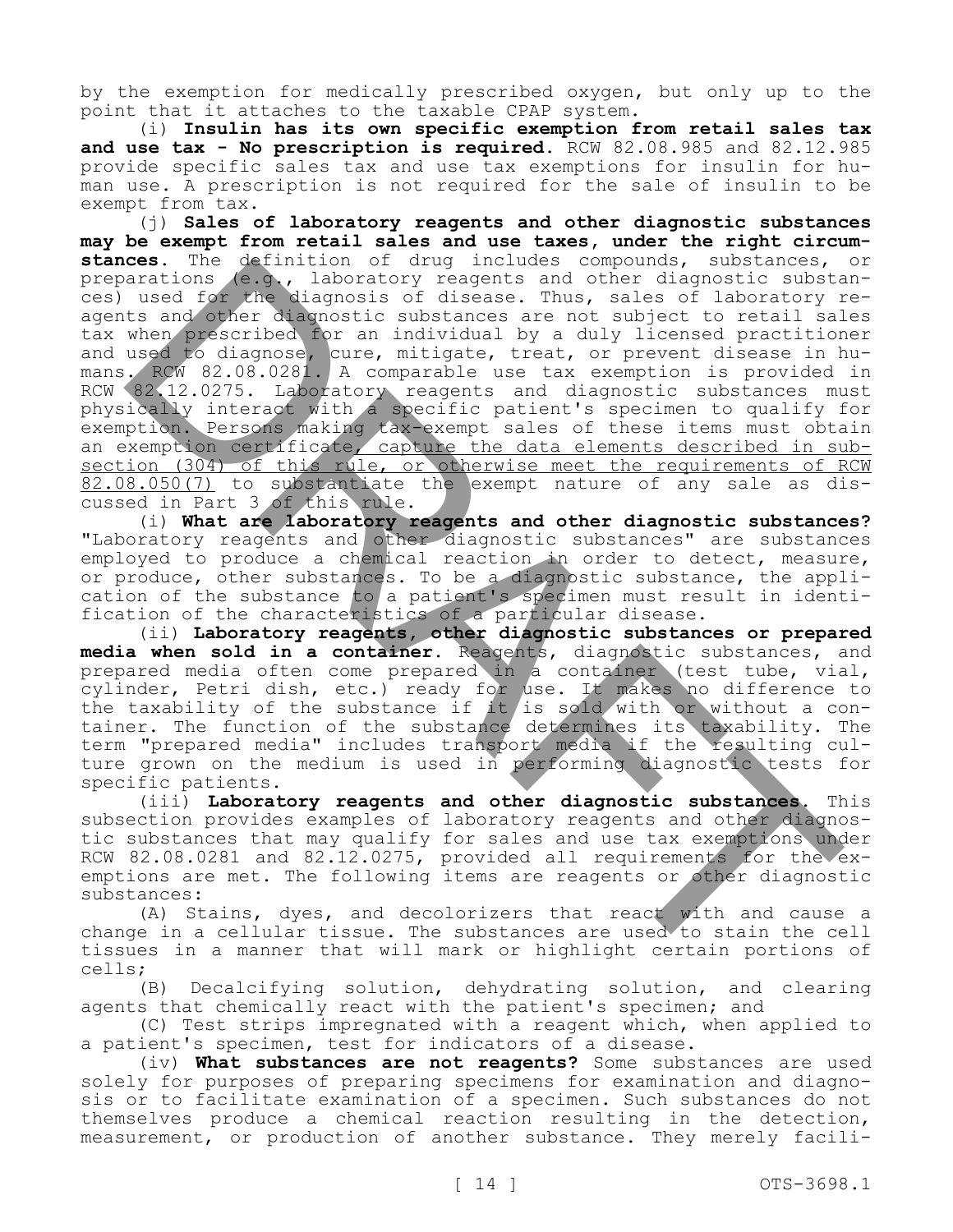tate or enable specimen testing and are not exempt under RCW 82.08.0281 or 82.12.0275. The following lists examples of substances and items which are not reagents:

(A) Paraffin that is extracted from a tissue specimen without having chemically altered the cells;

(B) Gelatin that is extracted out of the specimen before staining and leaves the cell structures unaffected;

- (C) Electrodes;
- (D) Tissue cassettes;
- (E) Freezing medium;
- (F) Liquid agar when used to gel patient specimens;
- (G) Test tubes or cylinders that do not contain a reagent;

(H) Plain slides and cover slips that are not coated with a reagent;

(I) Mounting medium to adhere the cover slip to the slide; and

(J) Acids and other solutions when used for cleaning purposes.

(v) **What about reagents and diagnostic substances that can be used in more than one way (multiple use substances)?** Some reagents or other diagnostic substances have multiple uses, some of which may qualify for a sales or use tax exemption. Such substances are exempt only to the extent they are used as part of a test prescribed to diagnose disease in humans. For example, alcohol can be used either as a reagent (e.g., to react with a cellular tissue) or to clean counters, furniture, etc. Alcohol used as a cleaning agent is subject to retail sales or use tax. See Part 3 of this rule for quidance on when to apply retail sales tax to products with multiple uses, with both retail sales taxable and exempt uses being possible. (R) Inseligations, we used to gel patient specimens;<br>(R) Liguid agen when used to gel patient specimens;<br>(B) Piasm shakes and cover slips that are not control with a<br>1(3) Piasm shakes and cover slips that are not control w

(k) **Sales of controls, calibrators, and standards used with laboratory test equipment are not exempt from retail sales and use taxes.**  The sales tax and use tax exemptions provided by RCW 82.08.0281 and 82.12.0275 do not apply to drugs (compounds, substances, or preparations) used as a control, calibrator or standard in conjunction with the test of patient specimens in a medical laboratory.

(i) **What are controls?** A "control" is a material, solution, lyophilized (freeze-dried) preparation or pool of collected serum designed to be used in the process of quality control. Controls do not physically interact with a specific patient's specimen. The concentrations of the substances of interest in the control are known within limits determined during its preparation or before routine use. Controls are generally used with each test of patient specimens to validate the accuracy of that particular test.

(ii) **What are calibrators?** A "calibrator" is a material, solution, or lyophilized (freeze-dried) preparation designed to be used in calibration of medical laboratory machines. The values or concentrations of substances of interest in the calibration material are known within limits determined during its preparation or before use. Calibrators are generally used at specified intervals such as every eight hours, at midnight, or at shift changes, in accordance with the machine manufacturer's requirements or the requirements of administering agencies to verify the accuracy of the machine.

Calibrators are subject to retail sales tax or use tax because they are used to diagnose problems with machines and they do not physically interact with a patient's specimen to diagnose disease.

(iii) **What are standards?** A "standard" is a reference material of fixed and known chemical composition capable of being prepared in an essentially pure form. Standard also includes any certified reference material generally accepted or officially recognized as the unique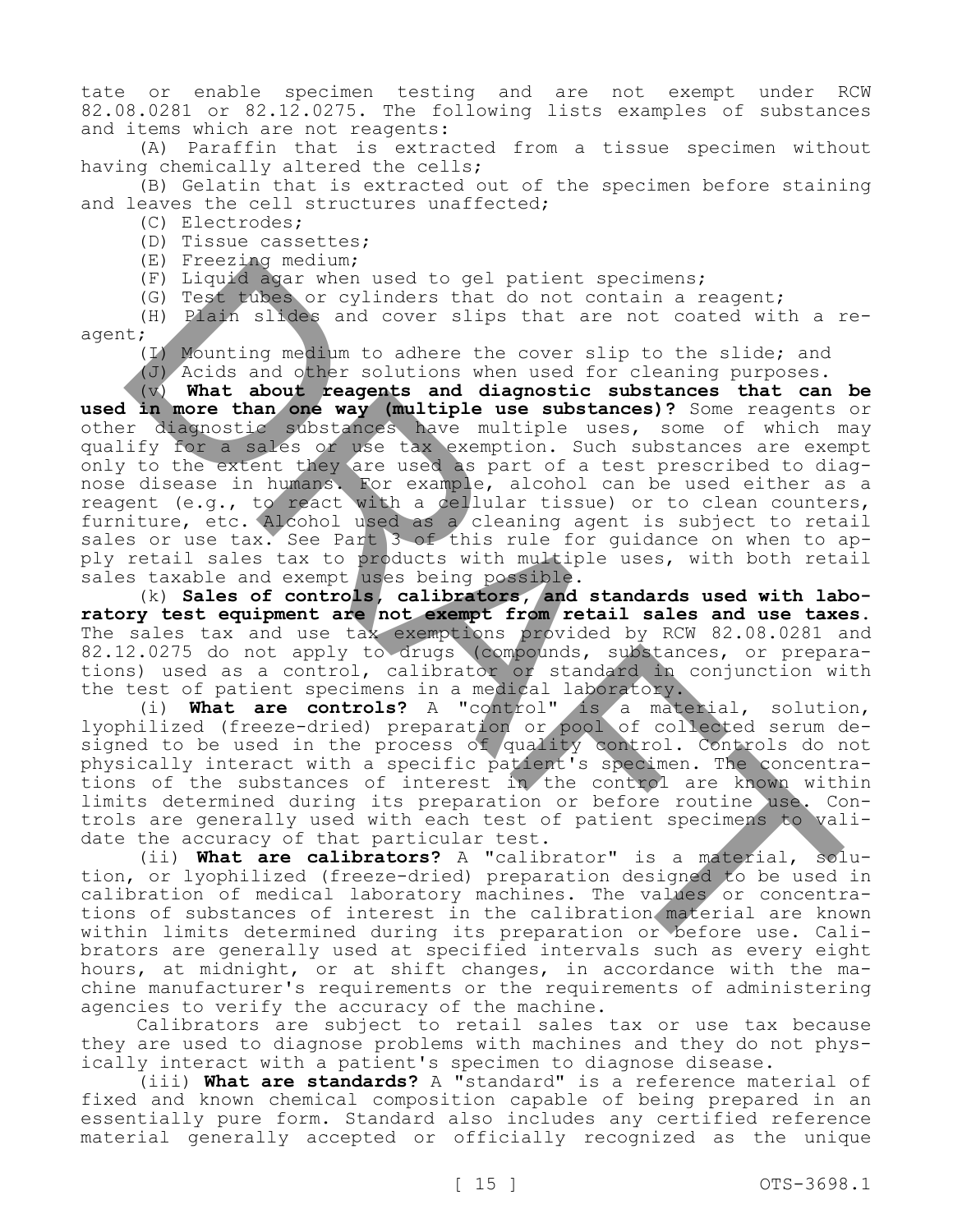standard used to test and calibrate medical lab equipment. Standards are often used in the original setup of medical lab equipment.

A standard is subject to retail sales tax and use tax because it is used to test and calibrate equipment and does not physically interact with a patient's specimen.

(l) **Sales of human blood, tissue, organs, or body parts may be exempt from retail sales and use taxes - No prescription or exemption certificate is required.** RCW 82.08.02806 provides a retail sales tax exemption for human blood, tissue, organs, bodies or body parts when used for medical research  $($   $($ o $\rightarrow$   $)$  and quality control testing purposes. RCW 82.12.02748 provides a comparable use tax exemption.

(i) **Definitions of human blood, tissue, organs, or body parts.**  For the purposes of this exemption the following definitions apply:

(A) "Blood" means human whole blood, plasma, blood derivatives, and related products (e.g., bone marrow).

(B) "Tissue" includes human musculoskeletal tissue, musculoskeletal tissue derivatives, ligament tissue, skin tissue, heart valve tissue, human bone, and human eye tissue.

(C) "Organs" or "body parts" means a part of a human body having a special function.

(ii) **Materials consisting of both human and animal components.**  Materials consisting of both human and animal components are not "human blood, tissue, organs, or body parts" and do not qualify for this exemption.

(iii) **Sales of spermatozoa.** These retail sales tax and use tax exemptions do not apply to sales or purchases of spermatozoa (male reproductive cell).

(m) **Durable medical and mobility enhancing equipment - Retail**  sales tax or use tax applies in most cases. Retail sales tax or use tax applies to the sale or use of durable medical equipment and mobility enhancing equipment, unless a specific exemption applies. See subsections (202) and (204) of this rule for the definition of durable medical and mobility enhancing equipment.

(n) **Sales of prosthetic devices may be exempt of retail sales and**  use taxes. RCW 82.08.0283 provides a retail sales tax exemption for sales of prosthetic devices prescribed, fitted, or furnished for an individual by a person licensed under the laws of this state to prescribe, fit, or furnish prosthetic devices. The exemption includes repair and replacement parts, as well as labor and services rendered in respect to repairing, cleaning, altering, or improving prosthetic devices. RCW 82.12.0277 provides a corresponding use tax exemption. Persons making tax-exempt sales of these prosthetic devices to medical practitioners, nursing homes, and hospitals, must obtain an exemption certificate, capture the data elements described in subsection (304) of this rule, or otherwise meet the requirements of RCW 82.08.050(7) to substantiate the exempt nature of any sale as described in Part 3 of this rule. See subsection (206) of this rule for the definition of prosthetic device. For meaning terms about the parallel under the state of purposes<br>
E2.12.02746 provides a comparable use tax exemption.<br>
(1) **Definitions** of human blood, these, organs, or body particles<br>
the purposes of this examption the

(o) **Kidney dialysis devices are exempt of retail sales and use taxes with a prescription.** RCW 82.08.945 provides a retail sales tax exemption for sales of kidney dialysis devices for human use pursuant to a prescription. The exemption also includes repair and replacement parts, as well as labor and services rendered in respect to repairing, cleaning, altering, or improving kidney dialysis devices. RCW 82.12.945 provides a comparable use tax exemption. For the purpose of this exemption, a "kidney dialysis device" is a device which physically performs the dialyzing or separating process on blood. Kidney dial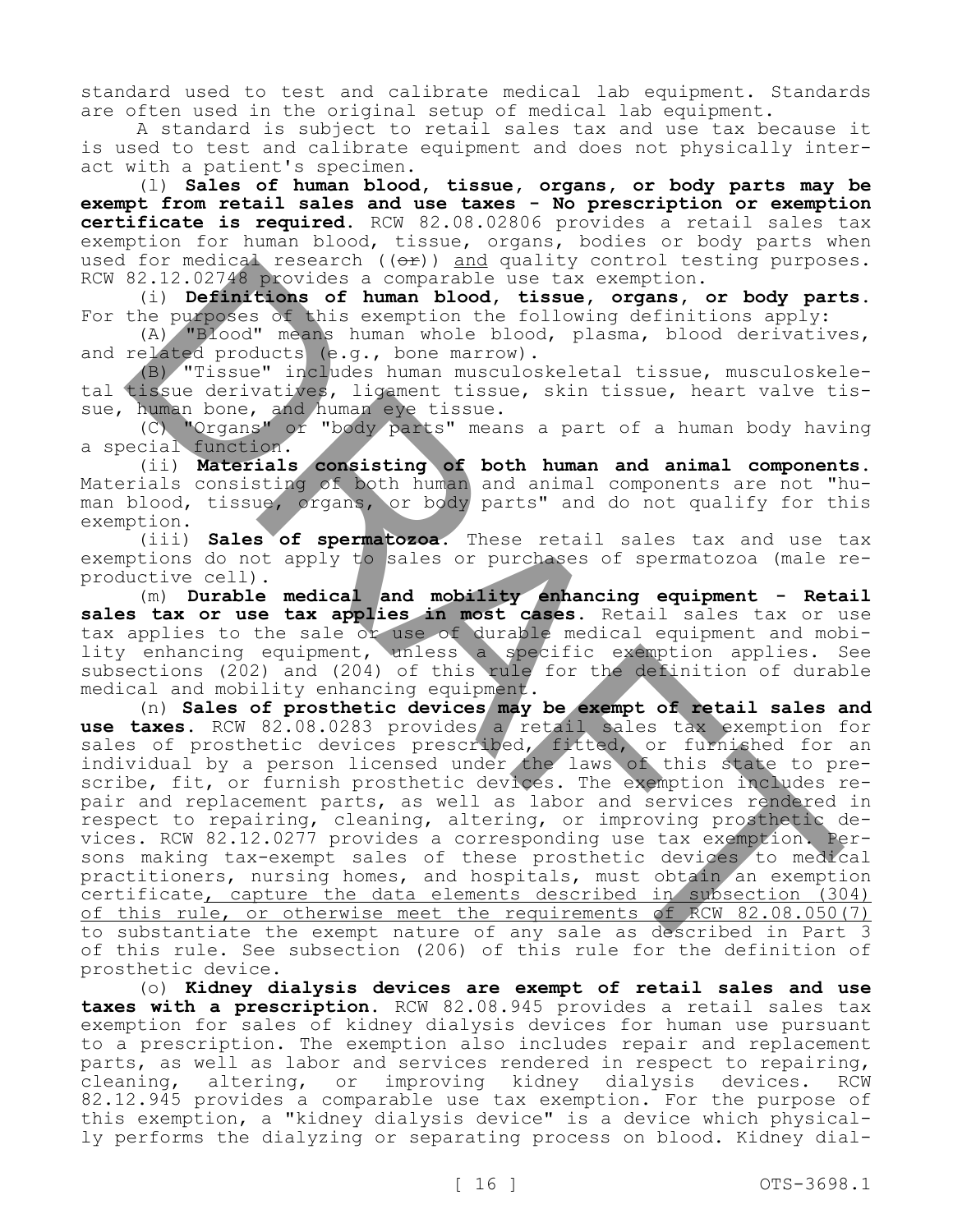ysis device does not include other equipment or tools used in conjunction with a kidney dialysis device.

**Example 15.** A kidney dialysis device is wired to a dedicated backup generator that exists only to service the dialysis device when the main source of power is interrupted or is unavailable. Under those conditions the dialysis process cannot be performed without the use of the generator to power the dialysis device. Even so, the generator does not perform the actual dialysis process on the patient's blood and is not a kidney dialysis device.

(p) **Nebulizers are exempt of retail sales and use taxes with a prescription.** RCW 82.08.803 and 82.12.803 provide sales tax and use tax exemptions in the form of a refund for the sale or use of a nebulizer for human use pursuant to a prescription. A nebulizer is "a device, and not a building fixture, that converts a liquid medication into a mist so that it can be inhaled." The exemptions include repair and replacement parts, as well as labor and services rendered in respect to repairing, cleaning, altering, or improving a nebulizer.

Under these exemptions, sellers must collect the tax on sales subject to these exemptions. To obtain a refund of tax paid, buyers must apply for a refund directly from the department by submitting a completed refund application form to the department and including the original sales receipt. Any buyer submitting an application for refund should refer to WAC 458-20-229 or use the department's website at dor.wa.gov/content/ContactUs.

(q) **Ostomic items are exempt of retail sales and use taxes - No prescription is required.** RCW 82.08.804 and 82.12.804 provide specific sales tax and use tax exemptions for ostomic items for colostomy, ileostomy, or urostomy patients. "Ostomic items" are disposable medical supplies used by colostomy, ileostomy, and urostomy patients and include bags, belts to hold up bags, tapes, tubes, adhesives, deodorants, soaps, jellies, creams, germicides, and related supplies. "Ostomic items" do not include undergarments, pads and shields to protect undergarments, sponges, or rubber sheets. A prescription is not required for the sale of ostomic items to be exempt from tax. (P) Newthere are exempt of retail sales and use takes with<br>cription, RCW 82.08.803 and \$2.12.803 provide sales tax and user<br>perspections. A bit form of a referred referred in the parameter of the<br>strained in the signal of

# **PART 5 - BUNDLED TRANSACTIONS**

(501) **What is a bundled transaction?** A "bundled transaction" is the retail sale of two or more products, except real property and services to real property, where:

• The products are otherwise distinct and identifiable; and

• The products are sold for one nonitemized price.

A bundled transaction does not include the sale of any products in which the sales price varies, or is negotiable, based on the selection by the buyer of the products included in the transaction.

(a) **How are bundled transactions generally taxed for retail sales tax purposes?** A transaction is generally considered a bundled transaction subject to retail sales tax if more than  $((\text{ten}))$  10 percent of the purchase price or sales price is attributable to retail sales taxable products. RCW 82.08.190 and 82.08.195.

(b) **Exception.** A transaction which otherwise meets the definition of a "bundled transaction" is not a bundled transaction when both of the following are true:

(i) The transaction includes food and food ingredients, drugs, durable medical equipment, mobility enhancing equipment, over-thecounter drugs, prosthetic devices, or medical supplies; and

(ii) The seller's purchase price or sales price of the taxable tangible personal property is  $((fiff+y))$  50 percent or less of the to